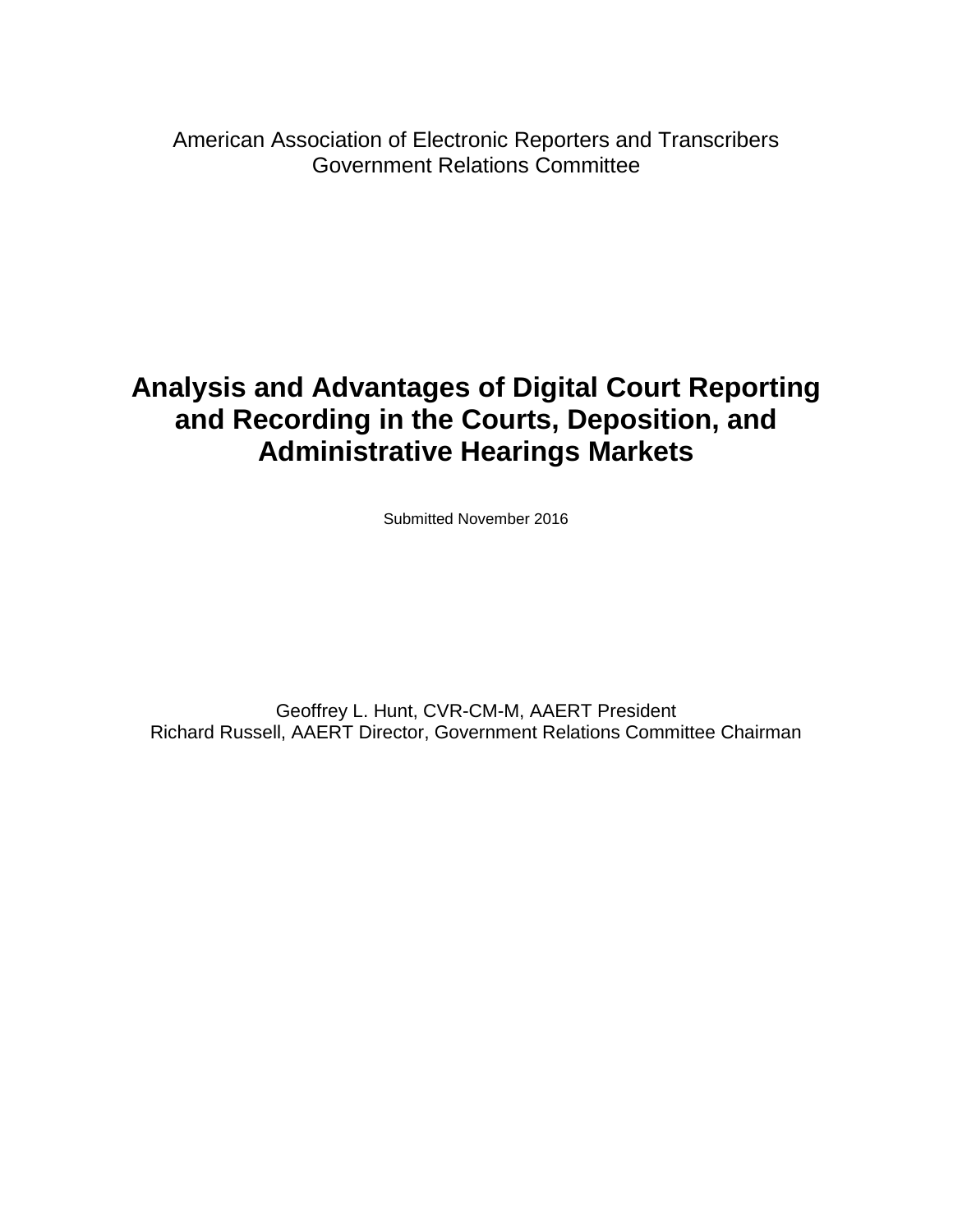#### <span id="page-1-0"></span>**ACKNOWLEDGMENTS**

We would like to acknowledge all of the guidance and resources provided by the following individuals and vendors.

#### Contributions By:

Buchanan "Buck" Ewing, Past President AAERT Steve Townsend, Vice President AAERT James Bowen, CER, Past President AAERT Michael Tannen, CSEP, AAERT Executive Director Sherry Simmons, CER, AAERT staff Gail Armstrong, CER, CET, AAERT Communications Committee Chairperson Danielle Garnett, CET

David Rego, Editor Lee Suskin, Of Counsel, National Center for State Courts Jim McMillan, Principal Court Management Consultant, National Center for State Courts Special thanks to the AAERT 2016 Board of Directors

Vendor Contributions:

For the Record, Inc. (FTR) High Criteria, Inc. Jefferson Audio Video Systems (JAVS) SoniClear VIQ Solutions, Inc. Visionary Legal Technologies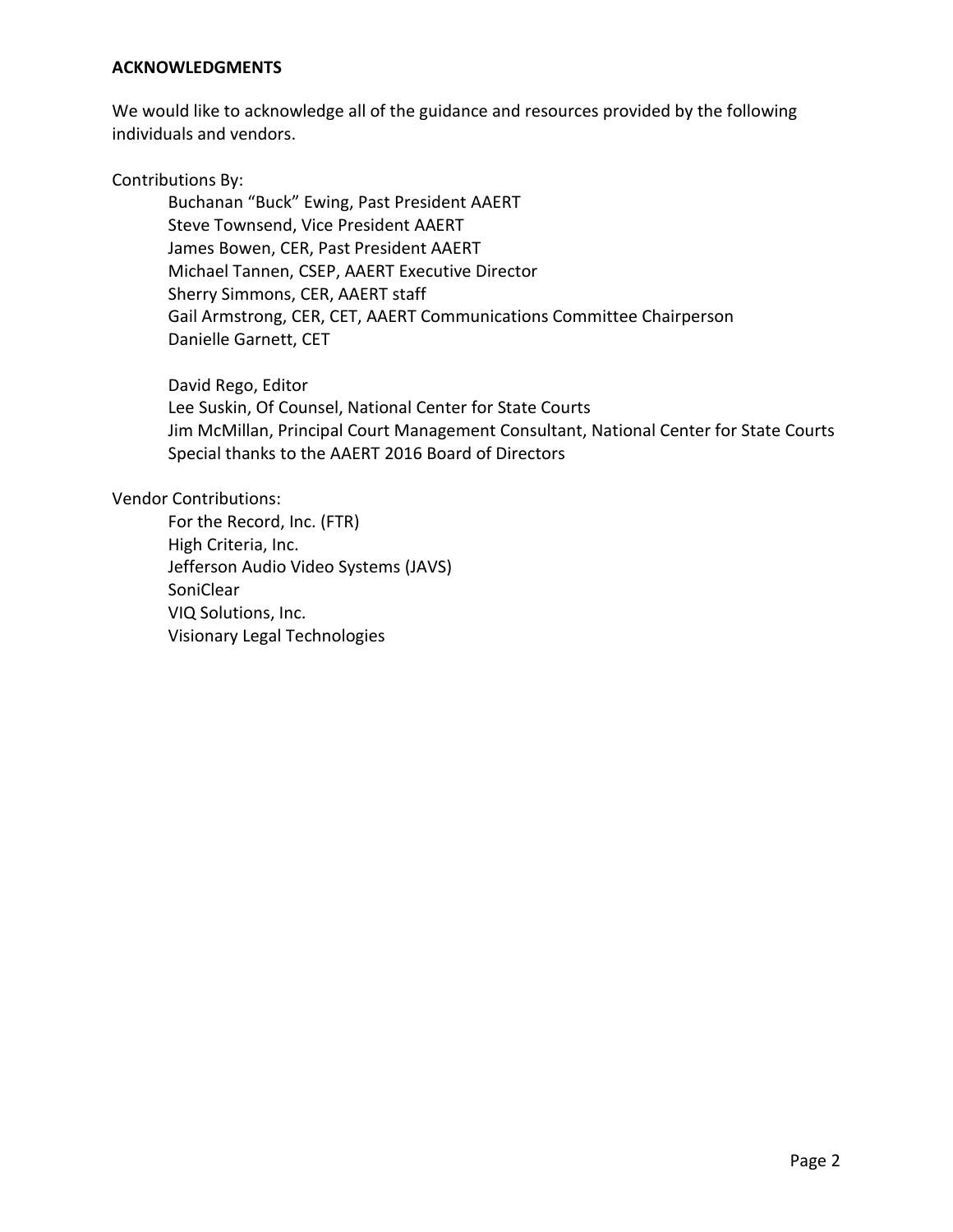| COST SURVEY OF DIGITAL AUDIO/VIDEO COURTROOM AND PORTABLE SYSTEMS 25 |
|----------------------------------------------------------------------|
|                                                                      |
|                                                                      |
|                                                                      |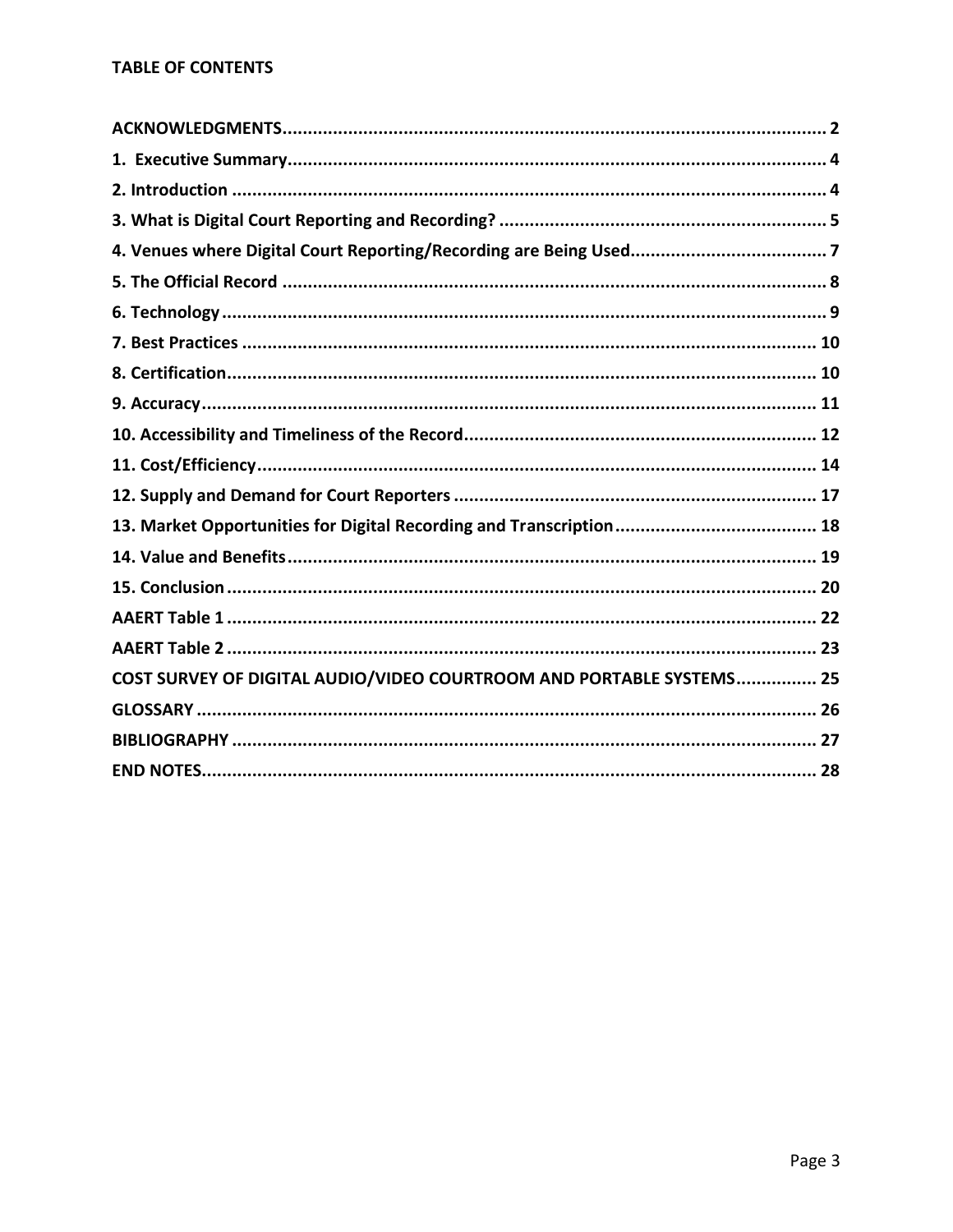#### <span id="page-3-0"></span>**1. Executive Summary**

The Government Relations Committee as part of the American Association of Electronic Reporters and Transcribers (AAERT) has written this paper to present the advantages of digital court reporting and recording used for the purposes of capturing and creating the official record of court, legal, government, and private proceedings.

Digital (electronic) court reporting has been successfully used for decades. A combination of technological advances, demographic changes, and budgetary considerations has accelerated the use of digital reporting in almost all venues.

The advantages of digital court reporting include:

- An accurate and verifiable record of the proceeding.
- Timely delivery and prompt access to the record.
- A plentiful and growing supply of trained and certified digital court reporters.
- A significant cost savings over older methods of making the record.

Digital court reporting is the use of advanced reporting/recording hardware and software by trained, professional personnel to capture the verbatim record of a proceeding. Digital court reporting is a proven and superior method for the creation and preservation of the official record for any and all types of proceedings.

#### <span id="page-3-1"></span>**2. Introduction**

The Government Relations Committee as part of the American Association of Electronic Reporters and Transcribers (AAERT) has written this paper to provide the courts, legislators, government agencies, and legal professionals with information pertaining to the digital court reporting profession and digital recording methodology. The factual information included herein is primarily from independent sources that have neither a relationship to nor been funded by the AAERT or AAERT's PAC.

For more than three decades there has been extensive national debate about the viability of using audio recording in the courtroom (and other government and legal venues) in place of stenographic court reporters to provide the official record and ultimately the verbatim transcript. During this time, digital reporting has proven itself in judicial, agency, legal, and private venues to be an accurate and cost effective method of producing the official record.

The topics that will be discussed here include the accuracy of and costs associated with creating the record, as well as the easy and expeditious access to the record provided by utilizing digital court reporting. Additional considerations for the courts, agencies and corporate users include education and certification of the digital court reporter. An important foundation to all of this is the best practices associated with preserving the record, providing a verbatim transcript, and the archiving of the record for future use. Lastly, we will examine the economic factors driving this discussion. Is the old methodology utilizing a stenographic court reporter as economically competitive as the newer digital recording technology?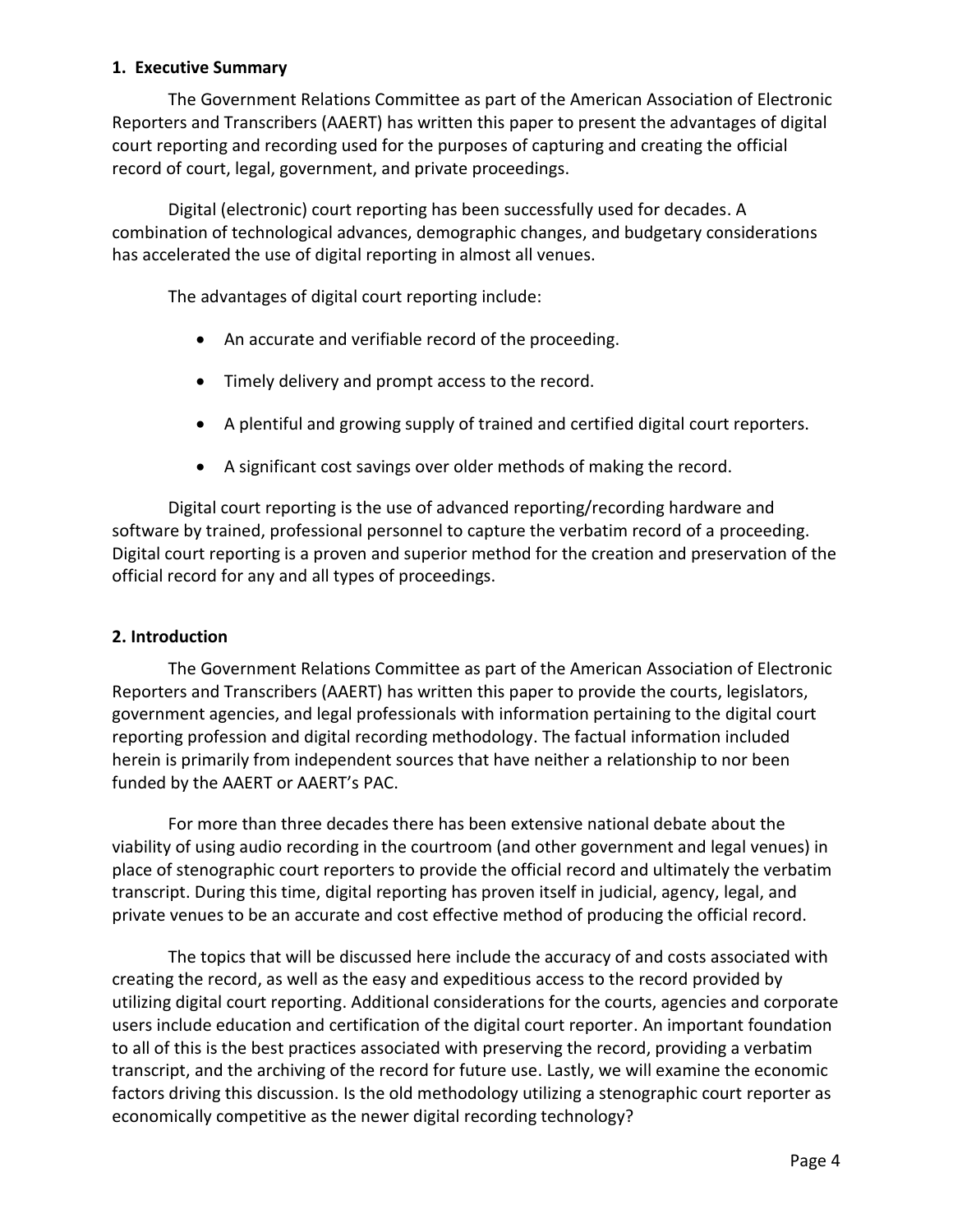This paper will reference studies supporting the viability of digital reporting and recording as a means of providing an accurate, timely, and cost effective verbatim record. All of these issues indicate that there is uncertainty in the market for court reporting, and this paper will demonstrate that change is necessary.

Digital recording has been used as an official method of capture by the courts since the 1980s and currently serves as the official record in different types of cases in every state of the United States, its territories, and around the world. Thousands of court installations and millions of hearing hours have been digitally recorded successfully, and its use continues to dramatically grow around the globe.

Ultimately, the conclusion of this paper will support the use of digital court reporting and recording for the creation, transcription, and preservation of the official record of all legal, government, and private proceedings.

#### <span id="page-4-0"></span>**3. What is Digital Court Reporting and Recording?**

Digital court reporting and recording is a method for the processes of capturing, producing, delivering, and storing the digital verbatim record of a proceeding. The different types of proceedings that are commonly found to be digitally recorded are court hearings, governmental administrative hearings and meetings, depositions, corporate meetings, or any kind of gathering where dialogue is needed to be preserved.

These above-mentioned processes are accomplished through the use of a digital court reporter, digital recording software and hardware, transcriber and transcription software, proofreaders, and backup media for the storage of the recordings and final transcripts.

The different processes of digital reporting/recording are as follows:

- Capturing the record A digital court reporter performs the same duties and functions as a stenographic court reporter but applies his or her skills using digital recording software and hardware for capturing the verbatim record. A digital court reporter using best practices during the daily performance of his or her duties:
	- o Checks and tests that all hardware (computer/laptop, microphones, mixer and, if used, video camera) and software (recording and log notes) are in working order prior to the commencement of the proceedings.
	- $\circ$  Gathers all case information pertaining to venue, case number, style, attorneys of record information, names of parties, witness names with spellings, etc. prior to the start of the proceeding. This information is essential to ensure accuracy in the transcription process.
	- o Records everything (at the instruction of the presiding official) and makes detailed log notes (annotations) regarding party identification and/or change of speakers, new questions and answers, noted spellings, key words of interest, etc. during the proceedings. These log notes assist in any requested searches of the digital record during or after the proceedings. This process is similar to a stenographic or voice court reporter and allows a digital reporter to read/play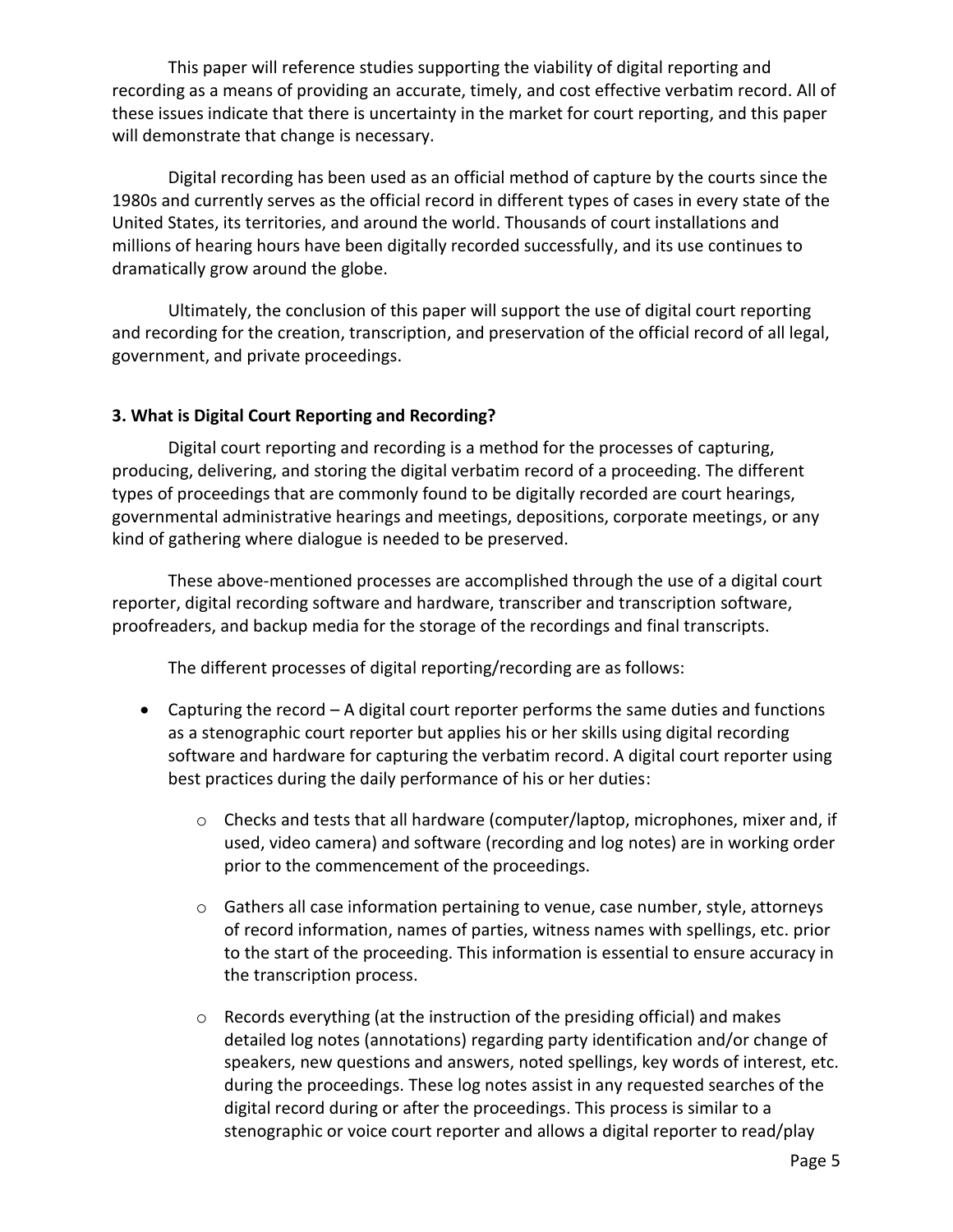back a question or answer. Marks and notes exhibits when identified, introduced, and admitted. Detailed log notes assist court administration and judges to quickly review what occurred at a previous hearing. The log notes are also essential in the transcription process to ensure accuracy of the final transcript.

- o Takes charge of the record and for each proceeding, manages individuals speaking at the same time, and gets accurate spellings of unusual names or terms. These are all the identical functions to those performed by a stenographic or voice court reporter while capturing the record.
- $\circ$  Follows best practices, for preparing the digitally recorded verbatim record for transcription and storage, once the proceedings are concluded.
- Transcript Production If a transcript is requested of a digitally recorded proceeding, depending on applicable policies, either a digital court reporter, transcriber, stenographic court reporter, or voice court reporter will prepare the transcript. Transcripts are typically prepared using Word or WordPerfect and can easily be saved in other formats to accommodate electronic filing, litigation support systems, or other client database requirements.
	- o For transcription preparation, a multi-channel recording is used for listening. This allows for the separation of speakers, if needed. An example of when to isolate channels would be when two or more participants speak simultaneously, or when an attorney begins to ask the next question before the witness has completed their answer. By isolating the recording to one channel at a time, the transcriptionist can listen to one speaker at a time to determine what was spoken and by whom.
	- o The log notes produced by a digital court reporter are of benefit to the transcriber or court reporter for transcript preparation. The log notes provide all the case particulars: appearances, speaker identification, unique terms and phrases, and other information needed to produce a quality transcript.
	- o Transcripts prepared from a digital recording contain all the content and formatting of a transcript prepared from stenographic notes or a voice court reporter's recording.
- Delivery A transcript prepared from a digital recording can be delivered to the party ordering the transcript via digital or hard copy format.
- Storage Digital/electronic recorded files and/or transcripts can be backed up/copied to any type of storage media, such as primary and backup servers, computer/laptop hard drives, CDs, DVDs, USB drives, or the cloud in accordance with recommended best practices for storage (see AAERT Best Practices Guide).  $^1$

Conclusion: When courts chose digital recording technology for capturing the record, it is important to utilize digital court reporters who incorporate best practices with policies and procedures in place. The digital recording model allows for an efficient and reliable use of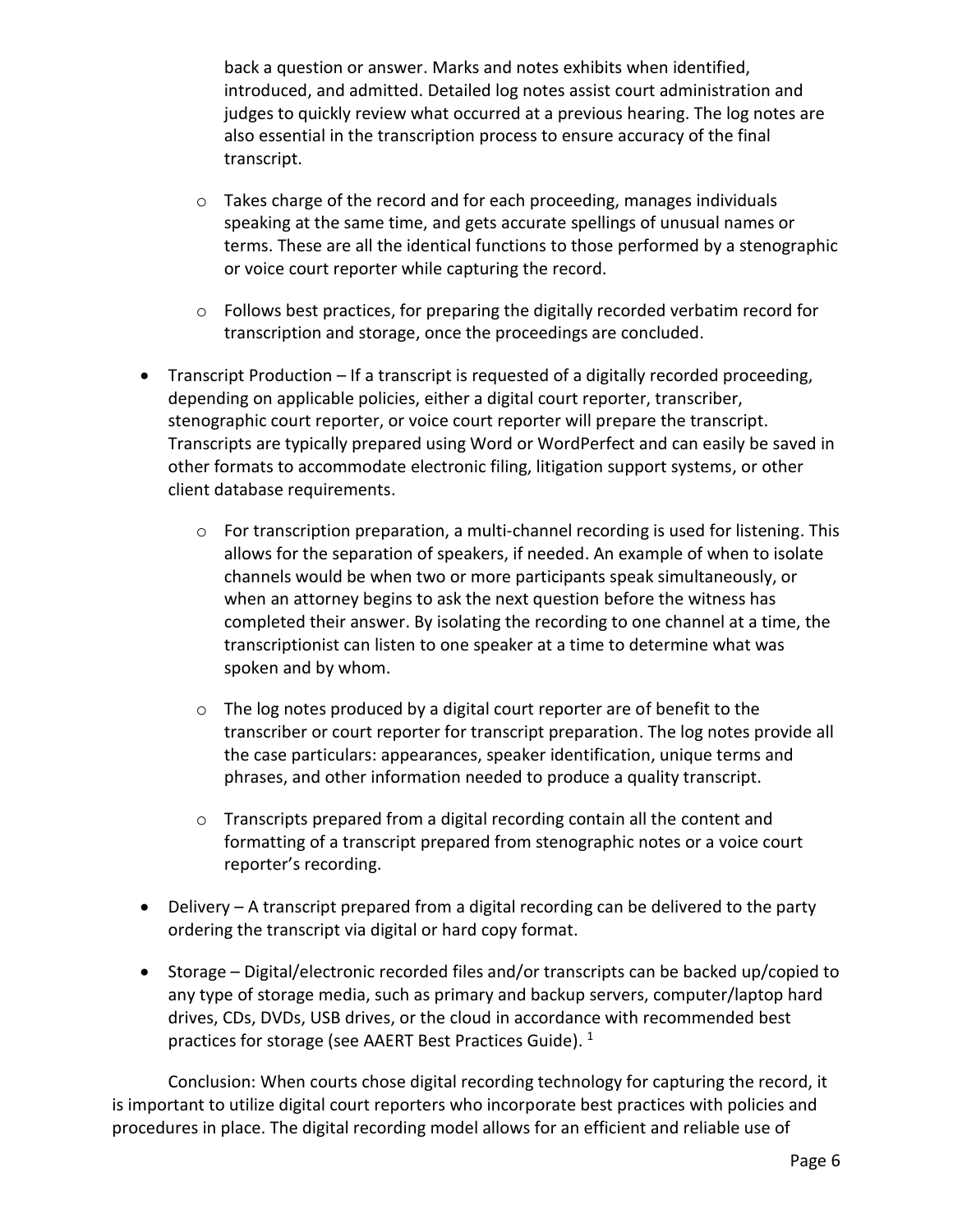resources. Furthermore, this model reduces the demand on the judge, judicial staff, attorneys, and participants. This applies not only in the courtroom setting, but the deposition conference room, and other proceedings where digital recording is used.

#### <span id="page-6-0"></span>**4. Venues where Digital Court Reporting/Recording are Used**

There are numerous proprietary court reporting systems available on the market today. These range from sophisticated recording systems provided by vendors that are specifically designed for use in a courtroom setting to smaller, portable court reporting systems, which can be utilized for depositions, as well as virtually any type of agency/firm proceeding. Below is a brief overview of the primary venues in which digital court reporting/recording is being used.

**COURTROOMS**: Digital court reporting/recording in a court setting can range from single, stand-alone units to multiple courthouse systems linking all courtrooms to one central or multiple servers. Each of these systems adheres to reliability, accuracy, and storage requirements directed by the courts.

A critical part of the installation and usage of digital court reporting/recording systems is for the courts to adopt standards for capturing the record and the production of an accurate and complete transcript. A comprehensive system of standards for equipment and policies and procedures for its operation will ensure the successful use of digital recording systems and the overall accuracy of the transcript.<sup>2</sup> Included in this are adequate safeguards that must be incorporated into each step of the process.

The predominant and most commonly used recording features of digital court recording systems in the court setting enable the digital court reporter to input relevant data into the recording file. These systems also enable the digital court reporter to "confidence monitor." Confidence monitoring enables the reporter to listen to what is being recorded either to the hard drive, CD, or whatever is being used to capture and store the recording and not what the person is saying. This function ensures a viable recording is being made.

A digital court reporter using best practices adds to the audio/video record the case title or caption, venue, parties present, the case number, along with an accurate logging of all events. Log notes are synchronized to the recording. These time-coded log notes detail the chronological events of the proceeding and provide search capabilities. The details in these log notes also assist the transcriber during the transcription process.

The professional court recording systems of today incorporate all the features necessary to capture, monitor, playback, and archive court proceedings. An integral part of preserving a record is the establishment of standards, policies, and procedures governing this process.

**AGENCY/ADMINISTRATIVE**: These types of proceedings are more varied than either the court or deposition venues. They can range from large public hearings involving scores of people to small meetings of only a few people. In most of these cases, the digital court reporter will bring their own digital recording portable system. Like the digital court recording system used in a court setting, this portable system will allow for time-stamped log notes, a backup system, and confidence monitoring. Like the court systems, it allows for the production of a prompt and accurate record of the proceeding.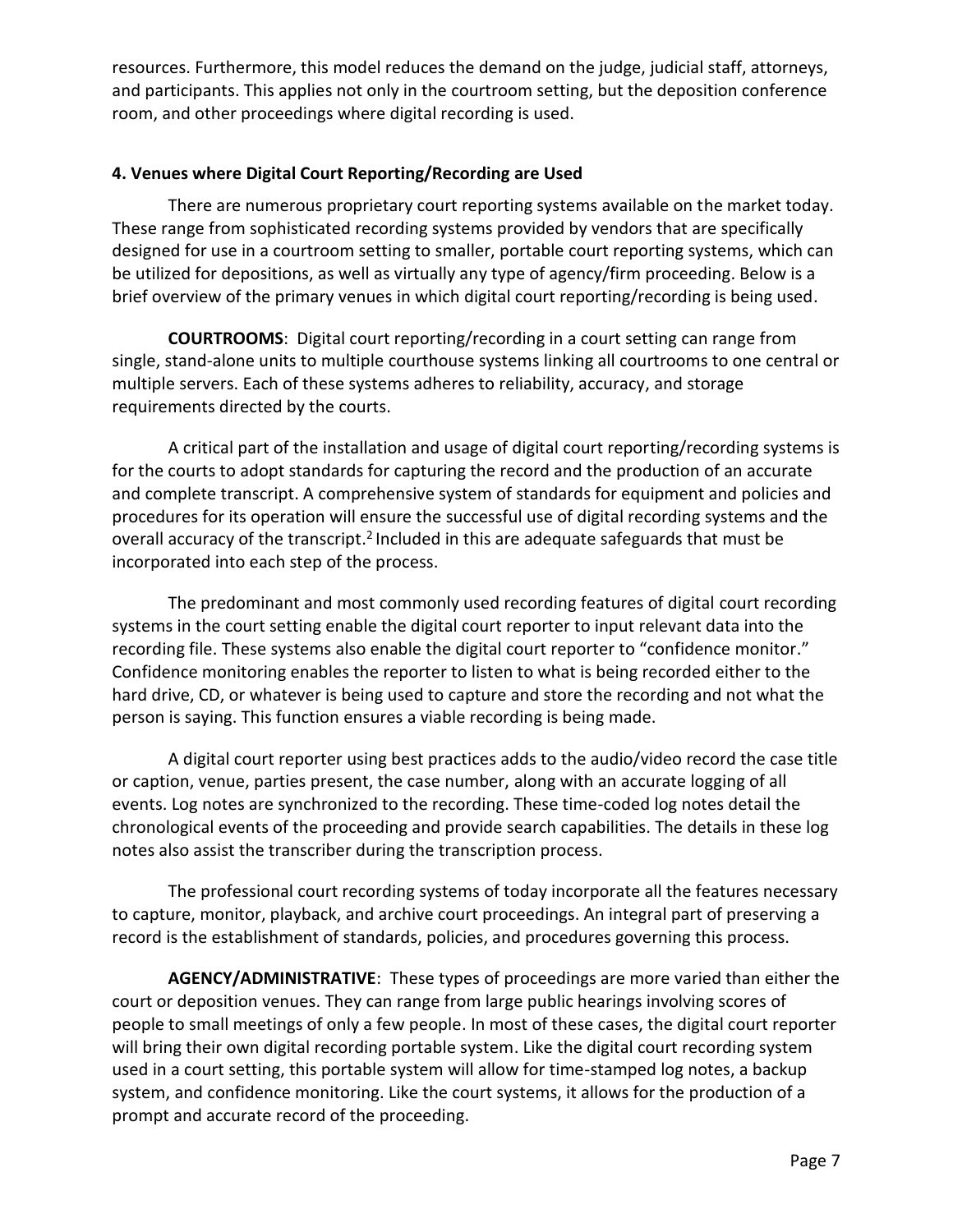**DEPOSITIONS/LEGAL:** Digital court reporting is becoming much more common in the deposition market. As with agency/administrative proceedings, the digital court reporter will bring their own digital recording system to a deposition. In addition to the features discussed above, the digital recording system will also allow the digital court reporter to play back testimony at the attorney's request.

Advances in technology have made it possible for the digital court reporter to offer attorneys near-realtime delivery of the transcript. The ability to make the entire audio/video record with log notes quickly and securely accessible to the digital court reporter and transcribers means that an attorney can have a transcript available within hours of the conclusion of a deposition. Also, log notes, digital audio/video files, as well as the final verbatim transcript can be quickly and easily uploaded into the law firm's case management software.

In all of these venues, digital court reporting and recording provides accurate and timely access to the record.

#### <span id="page-7-0"></span>**5. The Official Record**

When referencing the preservation of legal proceedings, there are two components of the official record: 1) the case documentation and materials maintained by the jurisdiction's court clerk that consists of the case file, which contains all legal filings pertaining to that specific case; and 2) the verbatim record of proceedings of a court hearing or deposition. For the purposes of this section, the official verbatim record is addressed.

In the court system the determination of what constitutes the official verbatim record and the method of capture allowed for each type of case is set forth by either statutory law or a court rule promulgated by a state supreme court or the court having authority over a specific jurisdiction. With the advancement of digital recording in the courts, states have been addressing the applicable regulations and revising the language to include digital recording as an acceptable method for capturing the verbatim record in a court hearing or deposition.

The official verbatim record can be captured using different methodologies, including audio and/or video digital recording technology. The official record consists of the audio and/or video recording itself, along with any exhibits. Depending on statute or court rule, when a certified verbatim transcript is prepared of the digital recording and is filed with the court clerk along with the exhibits, then the certified transcript becomes the official record.

The retention period for the recordings, the designated format of the recording for storage, the location for the storage of the recordings, and who has responsibility for maintaining the official recordings for the different case types is governed by statute or by court rule.

While we have discussed above the use of the "official record" in a legal setting, when digital recording is used in other types of proceedings, *i.e.*, corporate, city council, agency hearings, or any type of proceeding, the digital recording file may sometimes also be considered the "official record" of that particular proceeding.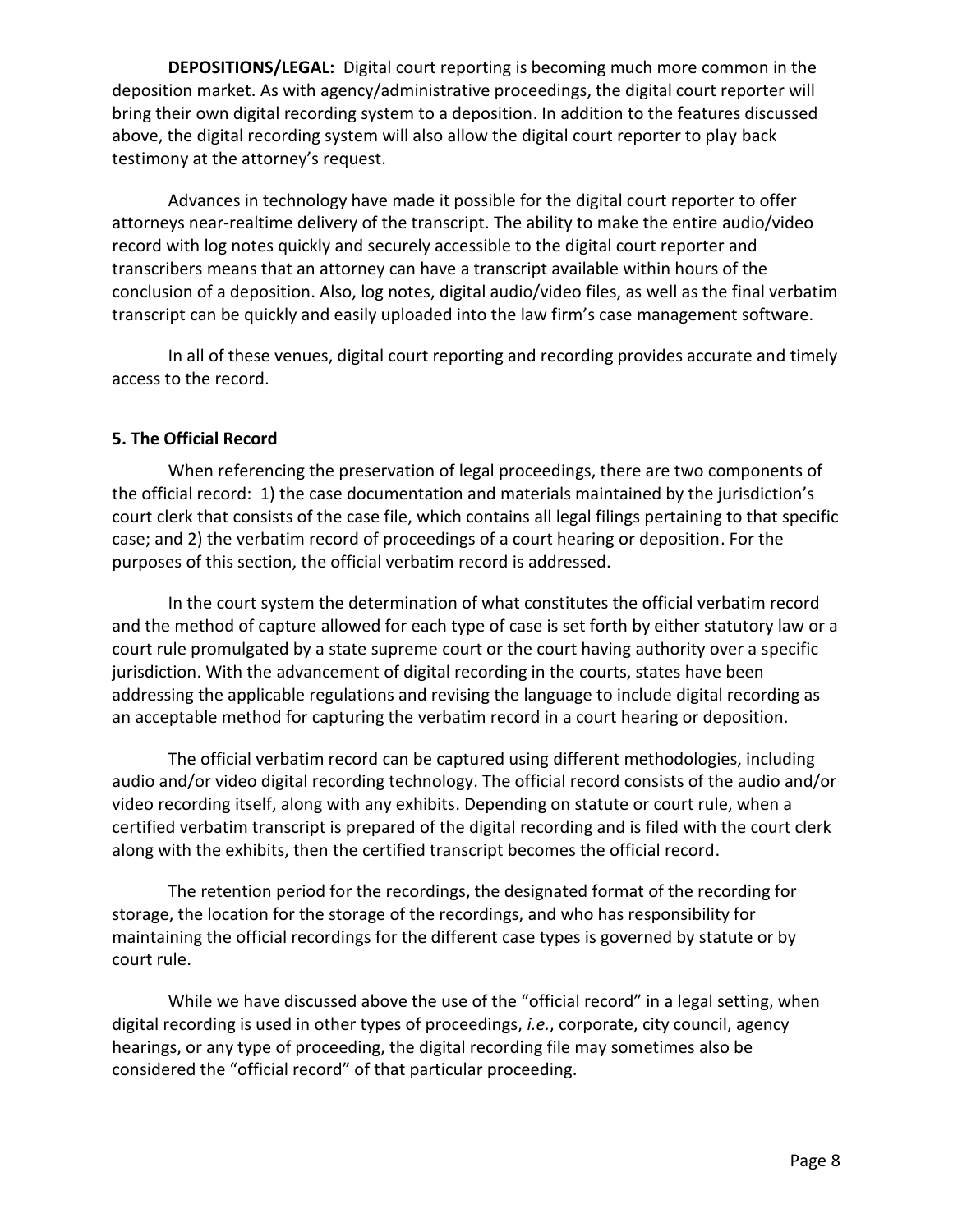#### <span id="page-8-0"></span>**6. Technology**

The rapid gains made by technology, even just in the last few years, have had the greatest positive impact on digital court recording. Digital court recording has been able to build on these technological advances to not only improve turnaround time on transcripts but in general to improve the overall accessibility of the record.

Today's digital recording systems can include both audio and video capture. These multi-channel recordings are recorded to proprietary recording formats, as well as the more commonly used WAV, WMA, MP3/4 and AVI formats. This open architecture capability enables recordings to be widely and easily used by judges, court administration, attorneys, litigants, as well as the public.

Audio and video files are typically much larger in size compared to document files, yet advancements in compression algorithms now make it possible to compress these audio/video files to more manageable sizes with little to no significant loss of audio quality. Smaller file sizes mean that the storage requirements for these files are not excessive. Audio files can be stored on court/agency/firm servers or in the cloud without requiring huge and expensive storage capacity. In addition, these smaller file sizes, when combined with ever increasing internet speeds, makes the transfer of these audio/video files fast and reliable. With compression rates and internet speed both continuing to improve, the accessibility to these files will also continue to improve.

The technological advancement from analog (or tape recorders) to digital and computerized recording has greatly enhanced the ability for courts to manage recordings. Included in this management are the identification of users with password and username access, restricted access to sensitive or confidential and sealed testimony, distribution based on security control levels to prevent unauthorized access, and management reports of relevant analytical and operational information, including storage capacity, audit logs and security access information.

Vendors for digital court recording systems now provide turn-key digital recording and management solutions for municipal, state and federal courts, and state and federal administrative agencies, as well as corporate users and freelance court reporters taking depositions. These software and hardware solutions capture, digitize, and compress audio and video data that is securely stored in multi-tiered systems and is easily searchable on an internal local area network (LAN).

Digital recording vendors, along with leading court case management vendors, such as Tyler, CourtView, Xerox, New Dawn, and others, have worked together to integrate the digital audio/video recordings and transcripts into case management systems for courts and government agencies. Law firms can also take advantage of the easy and fast transfer of digital audio, video, and transcript files into their own case/document management systems.

This digital recording technology is not limited to use in courts, but is also used by the armed forces, law enforcement agencies, legislatures, and government agencies that have a need for preserving the record. In addition, the private sector's deposition market is seeing an increased number of digital court reporters taking advantage of the benefits digital court recording technology provides. The use of digital court recording hardware and software has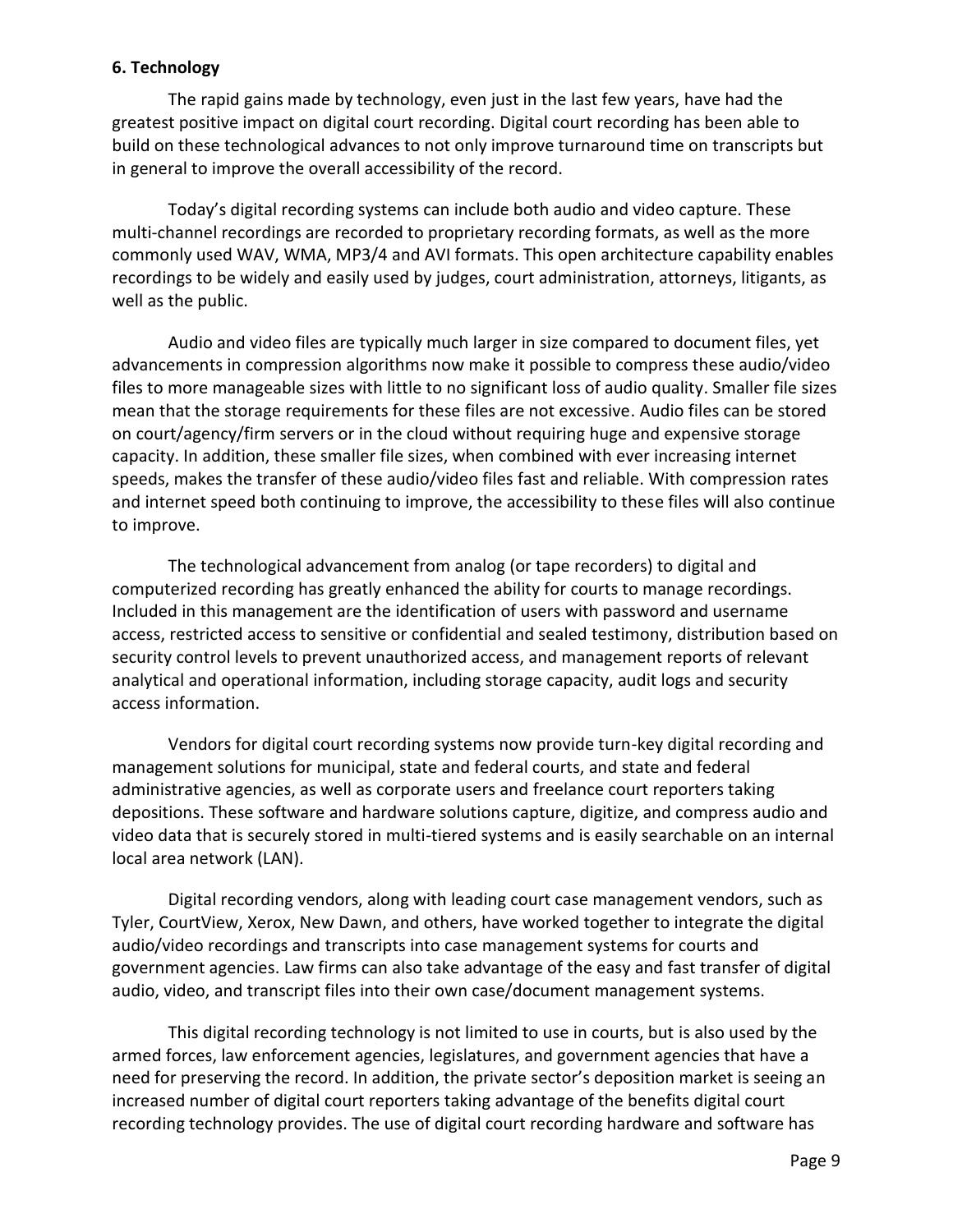recorded millions of hours of verbatim testimony and provided the record with millions of pages of verbatim transcripts. It is a technology that has been tested by time and proven to be accurate, reliable, and economical on a global scale.

Technology now also exists that allows near-realtime streaming of audio and/or video, along with the digital court reporter's log notes to a remote transcriber or court reporter that allows for rapid draft or final certified transcript turnaround.<sup>3</sup> With the advancement of this technology, digital reporting is now competitive with a stenographic or voice court reporter's realtime delivery of transcripts. If a draft or final certified transcript is needed for review or quoting purposes, the digital reporter can now fulfill this need for the legal community and other users.

#### <span id="page-9-0"></span>**7. Best Practices**

Digital reporting and recording is a frequent choice of decision-makers as a method for capturing and transcribing the verbatim record in courts and depositions throughout the world today. As with any professional practice or process in a work environment, best practices should always be used consistently to guarantee reliability and to achieve the desired results.

There are two references for digital court reporting and recording best practices that are available for review. AAERT approved and published in March of 2013 the *Best Practices Guide – Digital/Electronic Court Reporting and Transcription*. The guide addresses best practices for digital court reporting and transcription and addresses a wide range of tasks, responsibilities, and skills needed for a trained professional in the industry. The National Center for State Courts, NCSC's *Making the Record Utilizing Digital Electronic Recording,* covers the governance and management structures needed for digital court recording in a court environment. <sup>4</sup>NCSC recommends courtroom procedures and best practices, the management of transcript production, and the minimum standards for digital recording software and hardware for courts.

For years, there has been discussion regarding the best method for capturing the verbatim record. What must be considered and remembered is that for all court reporting methods: it is not the reporting system that is responsible for making the record; it is the person(s) operating the system to capture the spoken word and the person(s) producing the certified verbatim transcript who are responsible for the record. When digital court reporters use best practices and procedures in the capturing and making of the record, no matter the method, an accurate transcript will be produced.

### <span id="page-9-1"></span>**8. Certification**

More and more courts and government agencies (both federal and state) are recognizing and often requiring certification of their digital court reporters and transcribers. This requirement protects the quality of the official record by making sure the court reporter/transcriber has the experience and skill level necessary to produce a highly accurate verbatim record. As more courts shift to more modern court reporting systems, they will be able to rely on the certification programs of AAERT to maintain the professional and quality standards they require.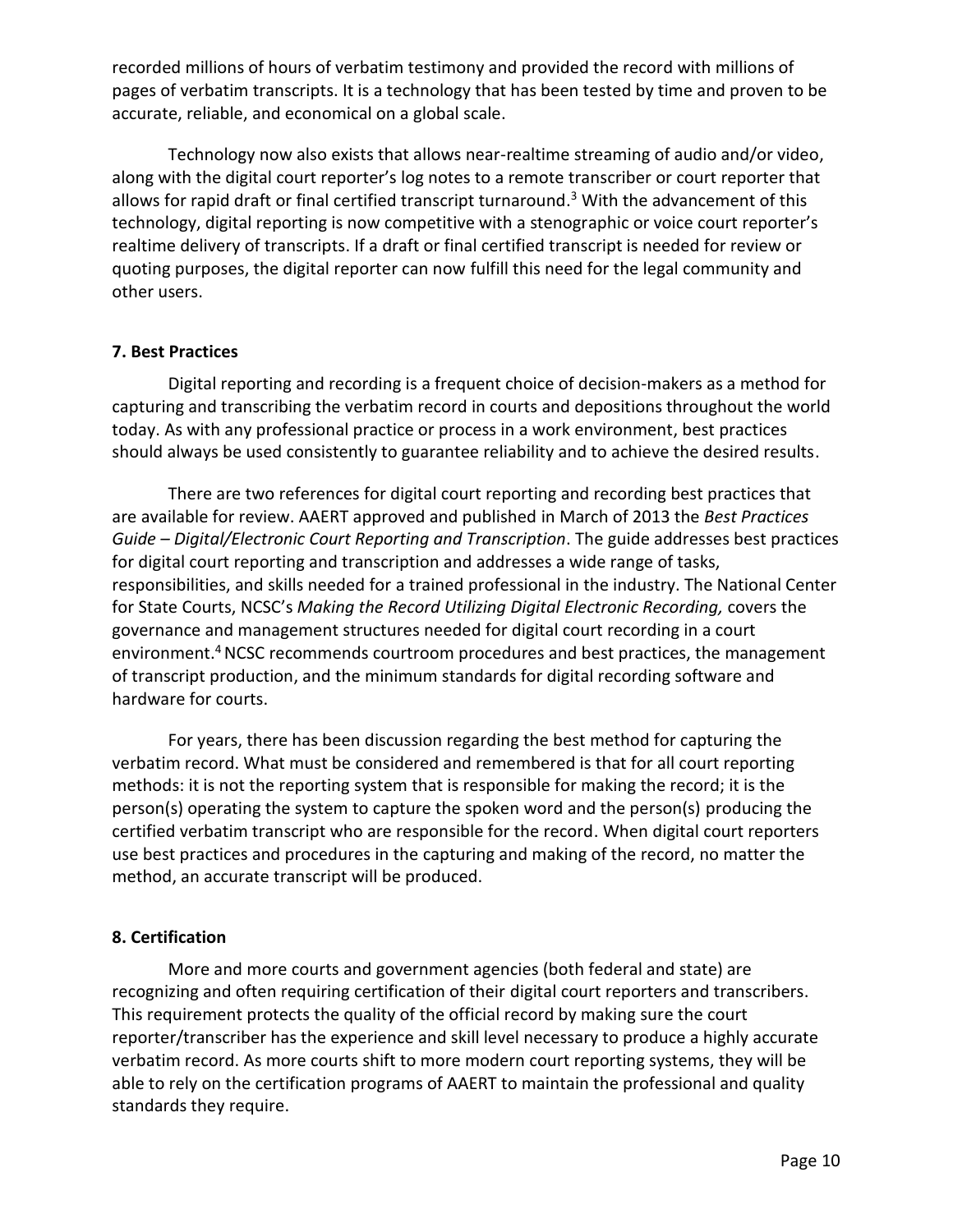Certification programs ensure that court reporters and transcribers have met and maintain a high standard of proficiency, accuracy and professionalism, which in turn ensures the quality of the final official record. AAERT provides a certification system for their members. The certifications are based on a combination of experience, formal training, tested levels of proficiency, and continuing education.

AAERT offers two standard certifications: Certified Electronic Court Reporter (CER<sup>©</sup>) and Certified Electronic Transcriber (CET©). The certification tests for the CER and the CET do not measure the speed that the court reporter records but are a measurement of the accuracy of the record as well as court reporting policies and procedures. In addition to required levels of education, the AAERT certification requires at least one year of actual work experience court reporting and/or transcribing. Awarding these certifications is based on passing both a written knowledge and, when completed, a practical test. Speed is not a criterion on the practical court reporting exam because the digital court recording captures everything spoken during a proceeding regardless of how fast it is voiced. Accuracy is the primary focus of AAERT certification, and in order to pass, the final transcript must be 98 percent accurate.

Digital court reporters can also be trained by qualified court reporting staff in the courts and/or by freelance court reporting agencies. The training process can range from several weeks to several months depending on the range and difficulty of the proceedings reported and if the court reporter will transcribe their own work.

#### <span id="page-10-0"></span>**9. Accuracy**

Electronic/digital court reporting has been a proven method of producing accurate transcripts since the 1980s. At that time the United States Federal Courts, through the Federal Judicial Center, conducted an exhaustive study on transcript accuracy. <sup>5</sup>The study thoroughly evaluated production of a stenographic-based record versus one that was audiotape recorded.

One of the major components of the study compared the accuracy of the transcript produced by a stenographic system versus an audio recording system. Due to the requirements of the law at the time that a stenographic record be made of all proceedings, the stenographic and audio records were made simultaneously. After a thorough and detailed analysis of comparing the two methods used in preparing transcripts, it was the Committee's finding that "Transcripts produced from records taken by the audio recording system were more accurate than the transcripts produced by the stenographic reporting method."<sup>6</sup>

More than 15 years later, in 2009, Iowa's *Digital Audio/Visual Recording Technology (DART) Committee's Final Report & Findings* stated similar results when comparing the accuracy of stenographic-based transcripts to audio-based.<sup>7</sup> The committee conducted a sample of five courtrooms with digital audio recording systems from different digital recording vendors and requested that a transcript be produced by the stenographic court reporter who was present in each courtroom. An outside transcription company was hired to transcribe the same proceedings from the digital audio recordings. Committee members then reviewed the transcripts and discussed the transcript evaluations. Minor errors were found in every transcript, but the errors would not have materially altered the essential meaning of the speaker, or the meaning was obvious in context.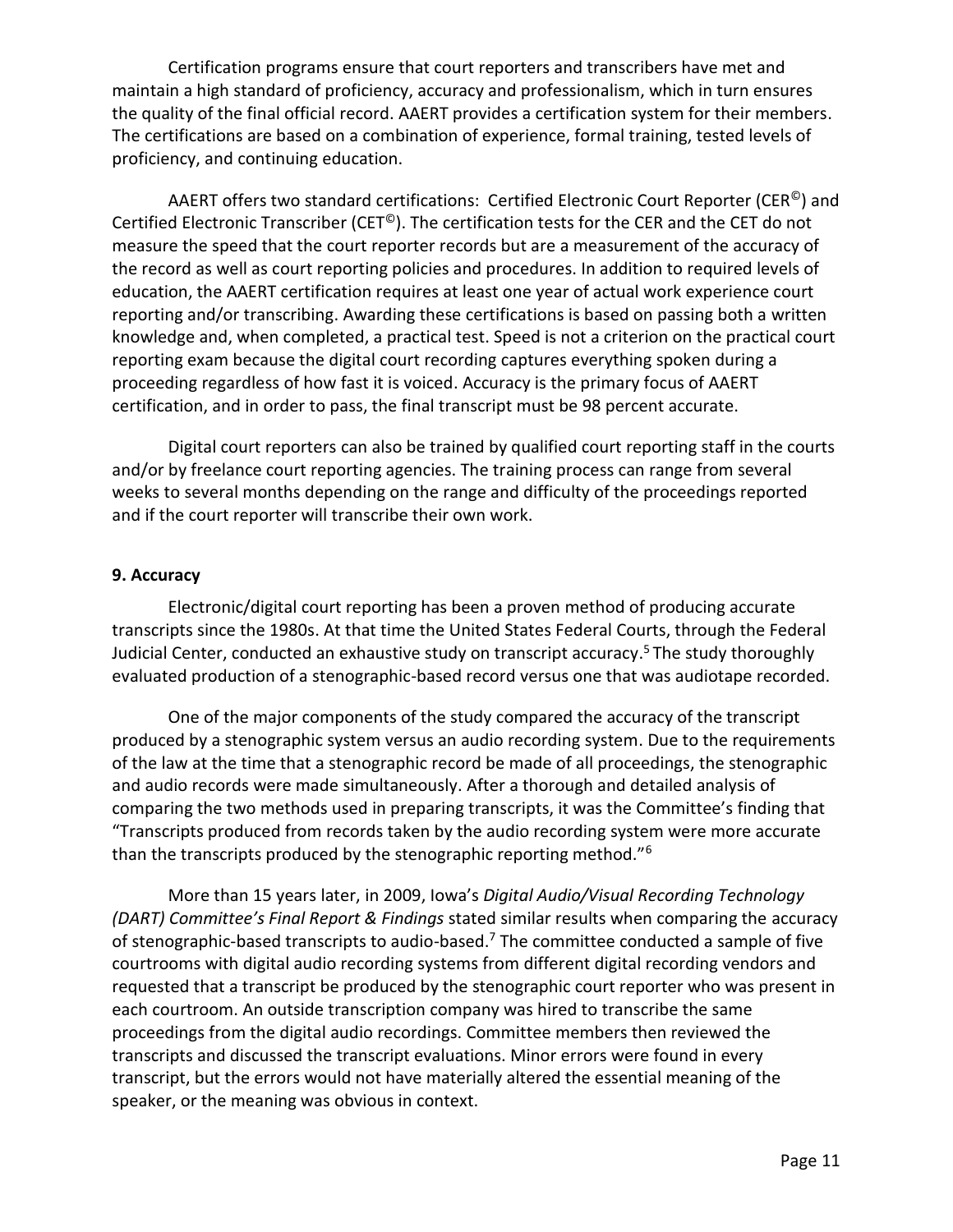The committee concluded that both transcripts were equally accurate and that there were no more errors in the transcripts produced by the transcription company than those produced by the stenographic court reporters.

It was the conclusion of the Committee's findings on the key issues that "Accurate transcripts of court proceedings can be obtained from digital recordings if a trained and certified CRM (court recording monitor) manages the system in the courtroom, and qualified, trained and certified transcribers produce the transcripts from the digital recordings."

<span id="page-11-0"></span>These numerous studies all reach the same conclusion: audio-based recordings do produce an accurate transcript of court proceedings.

#### **10. Accessibility and Timeliness of the Record**

Accessibility to court records has become a major focus of the courts, driven by public demand for access and for more transparency in the legal process. Specifically, the legal community and the public want faster and easier access to the verbatim record of hearings conducted in court. In the past, access was gained to the official verbatim record by ordering a transcript from the stenographic court reporter. Essentially, the stenographic court reporter had sole control over the access to the official verbatim record, and in courts today where stenographic court reporters are still employed, this practice continues and hampers access to the verbatim record by the courts, the parties, and the public. In addition, the courts do not necessarily control the safekeeping or ownership of the official record. The use of digital recording allows for easy and quick access to the verbatim record, and the court maintains and controls the official digital record.

Courts need to address the issues of accessibility and control of the official verbatim record through development of policies and procedures for making the official record, reviewing work processes and work flow for efficiency, and by regulations to ensure compliance by all. Court cases can take many years to adjudicate, along with a lengthy appellate process. So it is imperative that courts have access and control of all verbatim records of hearings to be available when needed, and digital recording meets that requirement.

With the adoption of digital court recording systems, many courts now consider that until a verbatim transcript is produced, the digital recording of a proceeding is the official record. Therefore, these courts must manage not only what is and is not part of the official record but who has access to it and how. "Digital recording enables the state or local court system to make it possible for persons to obtain recordings of court proceedings. The court should establish by rule or administrative order whether parties, attorneys, other case participants or the general public can have access to recordings of some or all court proceedings, and if so, how persons can request recordings and how the court can distribute them."<sup>8</sup>

A successful example of the benefits of this approach is PACER (Public Access to Court Electronic Records), which since 1988 has been making recordings (and transcripts) of federal appellate, district, and bankruptcy courts available to the public for nominal fees.

Access to the verbatim record of court proceedings affects the timeliness of judicial proceedings. The longer a judge or attorney needs to wait for a certified verbatim transcript in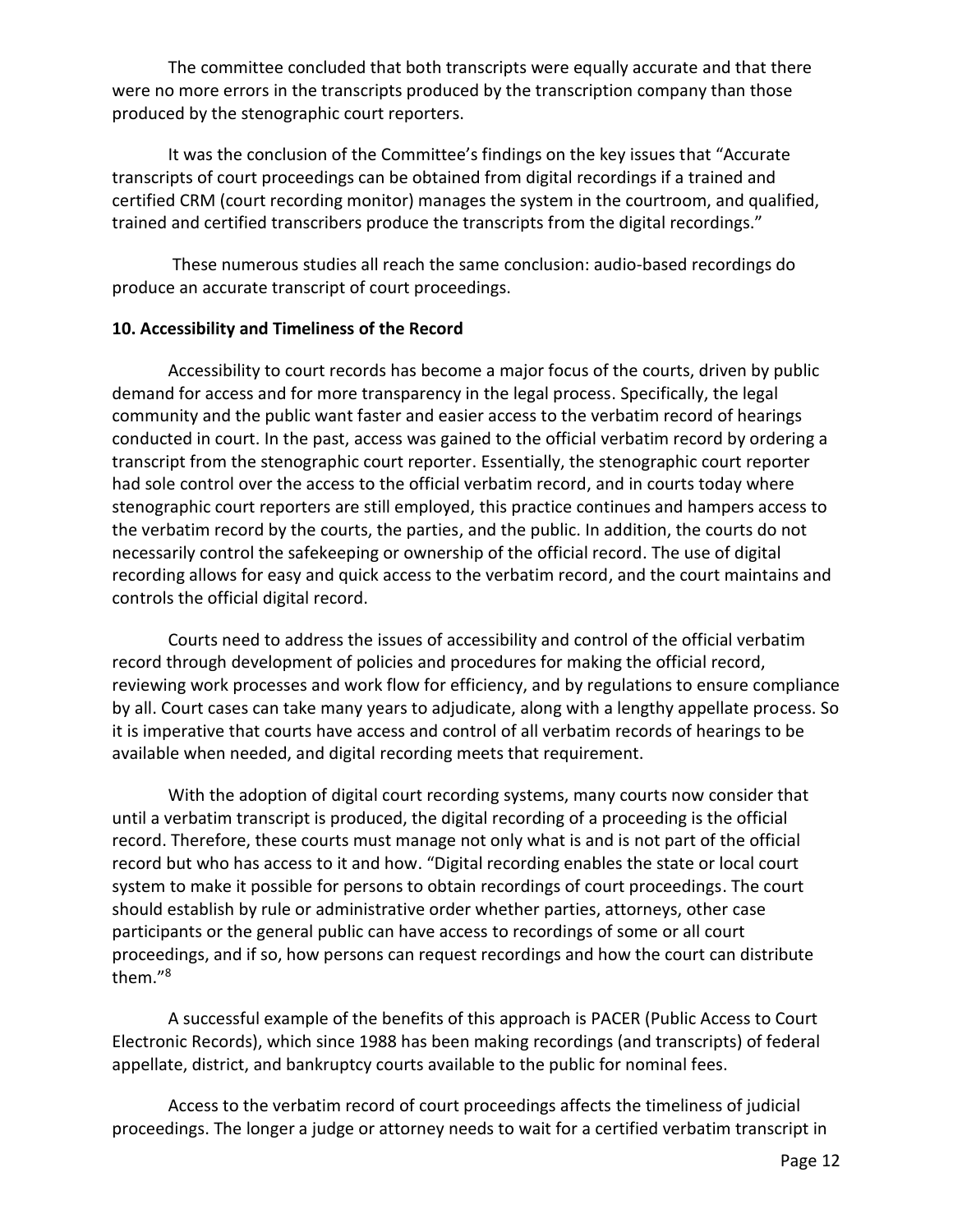order to prepare and file post-trial motions or in order to make decisions in court trials, the longer it takes to process a case. Digital recording and detailed log notes provide quick access to the proceedings for review purposes by judges and attorneys, and allows for easy transmittal of the recordings for transcription purposes, when needed. Allowing for quick and easy access to the proceedings results in the courts being able to reduce court delay. Court delay increases costs to all parties involved, including the court system.

In some states, cases appealed to the Supreme Court are placed on hold until the trial transcript is completed. Then, timelines kick in for completion of briefs and for appellate argument.

A digital recording system promotes the timely production of the verbatim transcript. Stenographic court reporting is built on a system of keyboard shortcuts to represent every word that was actually spoken. Each stenographic court reporter develops their own style of writing shortcuts, which means that those stenographic notes can only be read by the original stenographic reporter and his/her scopist and/or proofreader. The official record is therefore controlled completely by the stenographic court reporter. The format and structure of the digital recording and digital court reporter's log notes in plain English (as opposed to stenographic shorthand) means that any transcriber can produce the verbatim transcript of a proceeding.

The ability to shift the production of the official record to someone other than the original court reporter permits the courts to manage the work flow and produce the official record in a timely manner. Should the original court reporter not be able to complete the transcript for any reason, a verbatim transcript of the proceeding can still be produced, thus protecting the official record. Timely access to the official record is critical to the efficient operation of our judicial, legislative, and administrative systems.

The Federal Judicial Center's study, as discussed in Section 9, also produced a major finding with regard to transcript delivery: almost all audio-based transcripts were submitted within the Judicial Conference guidelines specified by the requesting party, including daily and hourly transcripts. All substantial delays in regular or expedited transcript deliveries were stenographic-based transcripts.<sup>9</sup>

Prompt and easy access to the official record not only supports an expeditious judicial process, but also helps to promote transparency in the judicial system. Through a combination of almost immediate access to digital recordings and the timely production of verbatim transcripts, digital recording systems offer many advantages to courts and agencies looking to promote efficiency and public transparency.

The need for timely delivery of and easy access to the verbatim transcript is not limited to the court system. Government agencies, deposition attorneys, and private industry also require the prompt delivery of accurate verbatim records of their proceedings. The advantages that digital court reporting and recording brings to court systems also apply to these groups. Each entity within these groups has their own deadlines and requirements for access to the record. The instant availability of audio/video recordings meets this requirement. The ability to manage the production of the verbatim transcript using a large resource of reporters and transcribers ensures a timely completion of the transcript.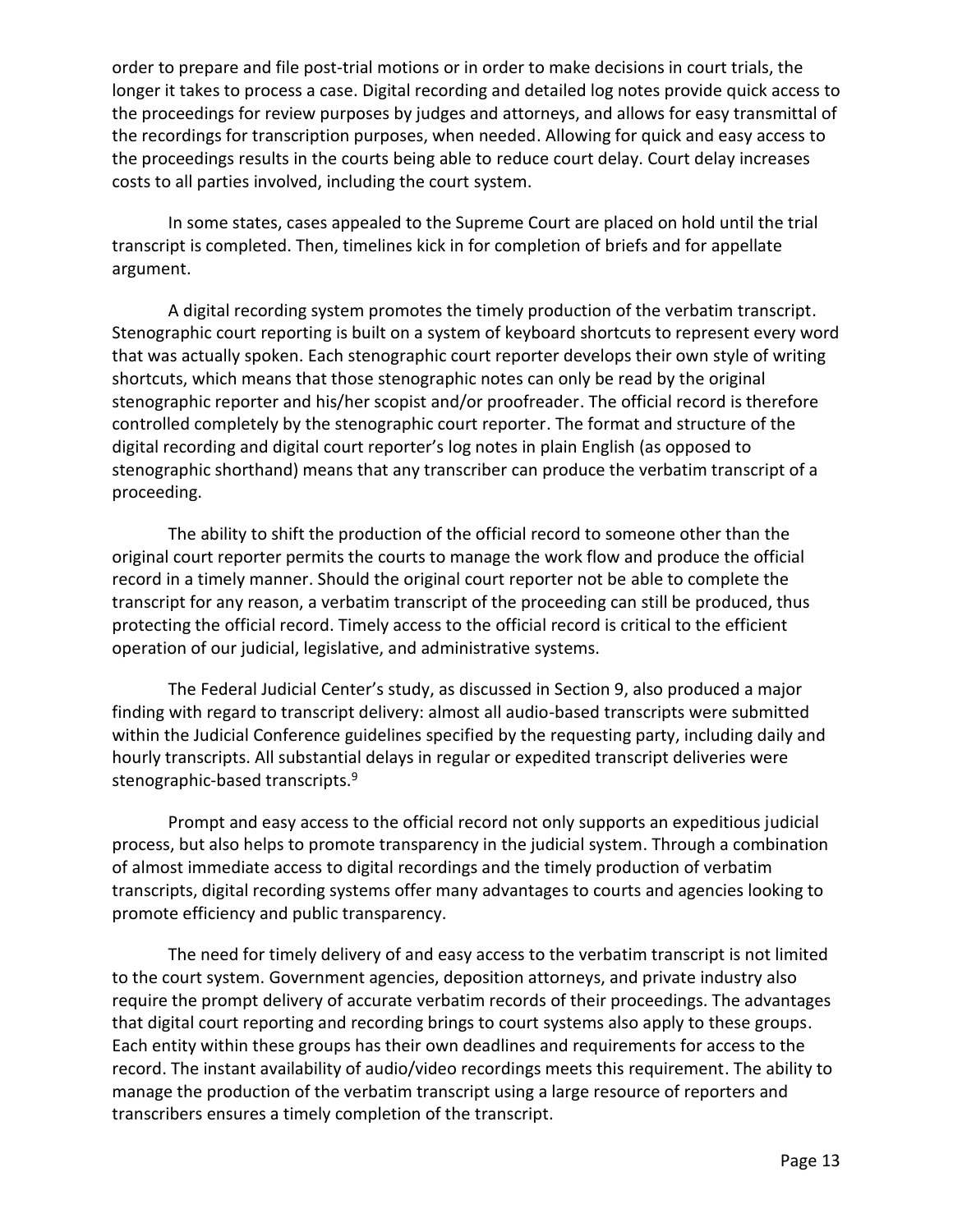"The Americans with Disabilities Act (ADA), passed July 26, 1990, is a comprehensive federal civil rights law that prohibits discrimination on the basis of disability."<sup>10</sup> Digital reporting systems help ensure the official record of a proceeding is ADA compliant, if required. When discussing plans for selecting digital recording as the method of creating the record, it is important to know – depending on the vendor selected – if the vendor's digital recording technology is compliant with the ADA.

If the vendor system is compliant, the record can be accessed by individuals who are blind. This is usually accomplished by the use of "JAWS" (Job Access With Speech) which is a computer screen reader program for Microsoft Windows that allows blind and visually impaired users to read the screen, either with a text-to-speech output or by a refreshable Braille display.<sup>11</sup> For individuals who are hearing impaired and may use a hearing aid or have a cochlear implant, assistive listening devices (ALDs) can be of benefit. "Essentially ALDs are amplifiers that bring sound directly into the ear."<sup>12</sup> The devices work by separating the sounds, speech from background noise, and that allows the user to focus on the spoken word.

#### <span id="page-13-0"></span>**11. Cost/Efficiency**

In recent years, budgets in the legal marketplace have tightened considerably. This is true on the federal and state government level as well as in the private legal sector. This new economic landscape is forcing many jurisdictions and private firms to re-examine the costbenefit numbers for producing the official record.

Numerous studies on the economic benefits of digital reporting have been conducted by Federal and State Courts over the years. These court studies have indicated that there is the potential to save millions of dollars by moving away from the stenographer-based court reporting staff and moving to digital-based recording and reporting systems and personnel. Our own current market research also supports this conclusion.

There are two primary cost components of every court reporting system: equipment (including software) and personnel. While digital reporting systems may have higher up-front costs for equipment, the savings in personnel costs will recoup the initial cost very quickly, and in the long run represent a substantial savings.

### EQUIPMENT

The cost to purchase and install audio/video recording systems in the courts varies according to the vendor and the size and complexity of the equipment installation. Detailed evaluations conducted in two states, Alaska and Iowa, provide similar cost estimates for per courtroom installations and the annual costs associated to maintain these systems. This DART committee study calculated the Mid-Level audio/video and High-End audio video costs per courtroom and included the annual maintenance cost (Tables 4 and 5 of the report). It determined that the Mid-Level system's total first year cost was \$27,737 and the High-End system's total first year cost was \$32,737. The Annual/Ongoing Maintenance Costs for each courtroom ranged from \$4,312 at the bottom of the Mid-Level A/V courtroom cost to \$7,181 for the High-End courtroom.<sup>13</sup>

The following conclusion was published in the Federal Judicial Center's *A Comparative Evaluation of Stenographic and Audiotape Methods for United States District Court Reporting14:*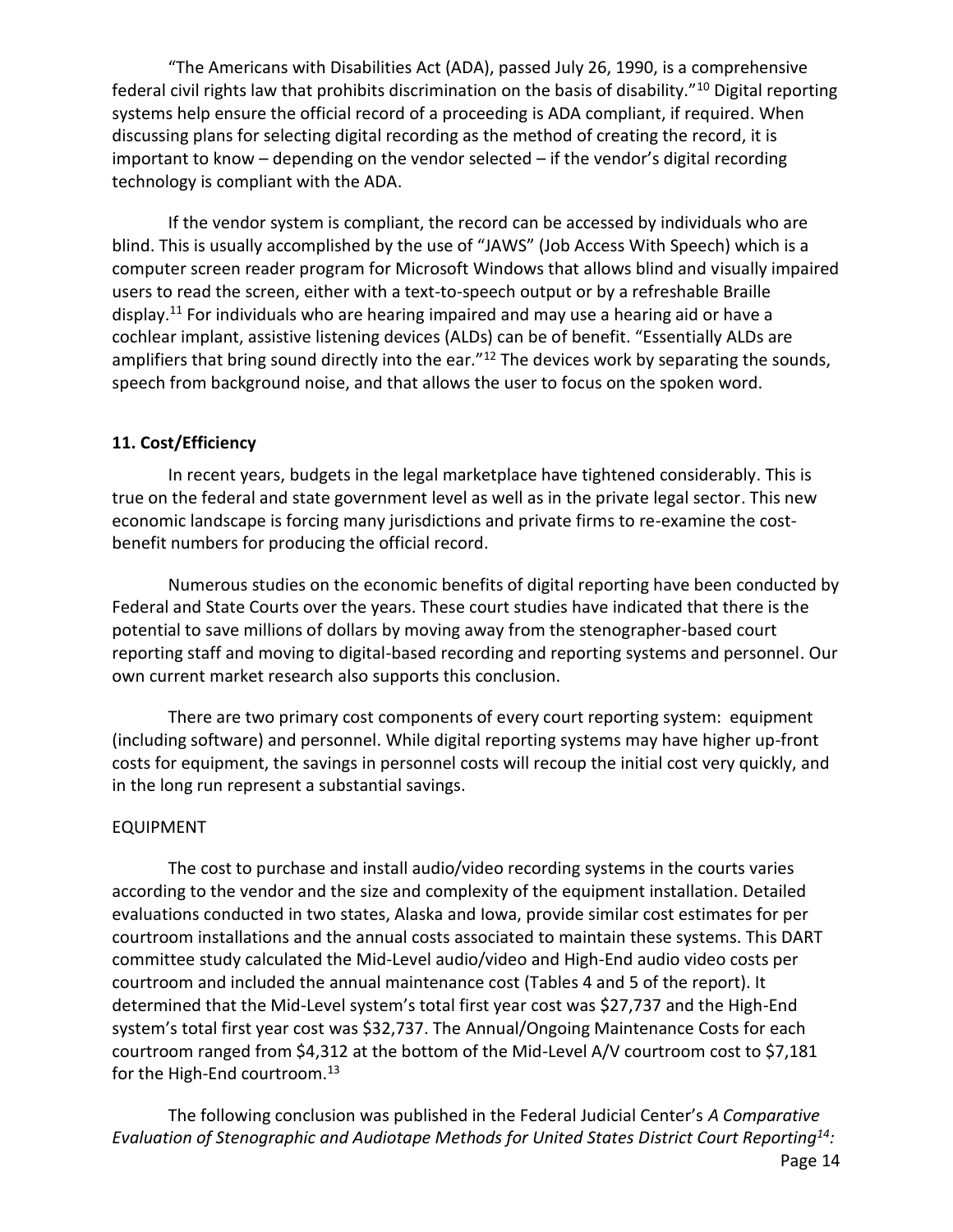#### Costs for Systems Operation

Installation and operation of the project audio recording systems were accomplished at costs to the federal government that compared favorably (lower initial, annual, and long-term expenditures) to federal government expenditures for stenographic reporting systems.

Cost analysis of the two types of reporting systems, based on the actual expenditures among the twelve experimental courts participating in the project, indicated that the average annual cost of a court-operated audio recording system is \$15,341 per system, compared to \$39,212 for a stenographic reporting system-an average difference of approximately \$24,000 (61 percent).

The projected average annual costs in 1984 (including personnel, equipment, supplies, and facility modification expenditures) in a United States District Court for the two types of reporting systems would be \$18,604 for an audio recording system, compared to \$40,514 for the stenographic reporting system-a difference of \$21,910 (54 percent). Over the course of a six-year period, the expenditures for an audio recording system would be almost \$125,000, compared to \$275,000 for a stenographic reporting system. (See Table 22, Appendix 3.)

Nationwide cost projections for the two methods, based on replacing 552 full-time salaried court reporters with audio equipment mentioned in this report working in the ninetyfive United States district courts, suggest a cost difference between methods of approximately \$12 million annually. Since this study, advances have been made in digital recording systems' technology. Combined with this, courts utilizing best practices for their reporters and transcribers have increased the reliability and accuracy of the record. These two factors together have made digital reporting even more cost effective.

In a 2015 survey conducted by AAERT, nationally recognized vendors of court recording equipment were asked to provide their equipment costs. Each vendor was asked to provide their high and low estimates for the same recording packages. Below is an excerpt of the study showing the cost of a digital recording system in one courtroom (the complete Table is attached). 15

|                                                           | <b>OVERALL</b><br><b>AVERAGE</b> |
|-----------------------------------------------------------|----------------------------------|
| <b>AUDIO/VIDEO CATEGORY DESCRIPTION</b>                   | <b>COST</b>                      |
| ONE COURTROOM - AUDIO ONLY SYSTEM                         | \$6,673                          |
| ANNUAL SUPPORT (per courtroom or per portable)            |                                  |
| One Courtroom - Audio Only                                | \$989                            |
| INITIAL CUSTOMER TRAINING (per courtroom or per portable) |                                  |
| One Courtroom - Audio Only                                | \$656                            |
| <b>TOTAL INITIAL COST</b>                                 | \$8,318                          |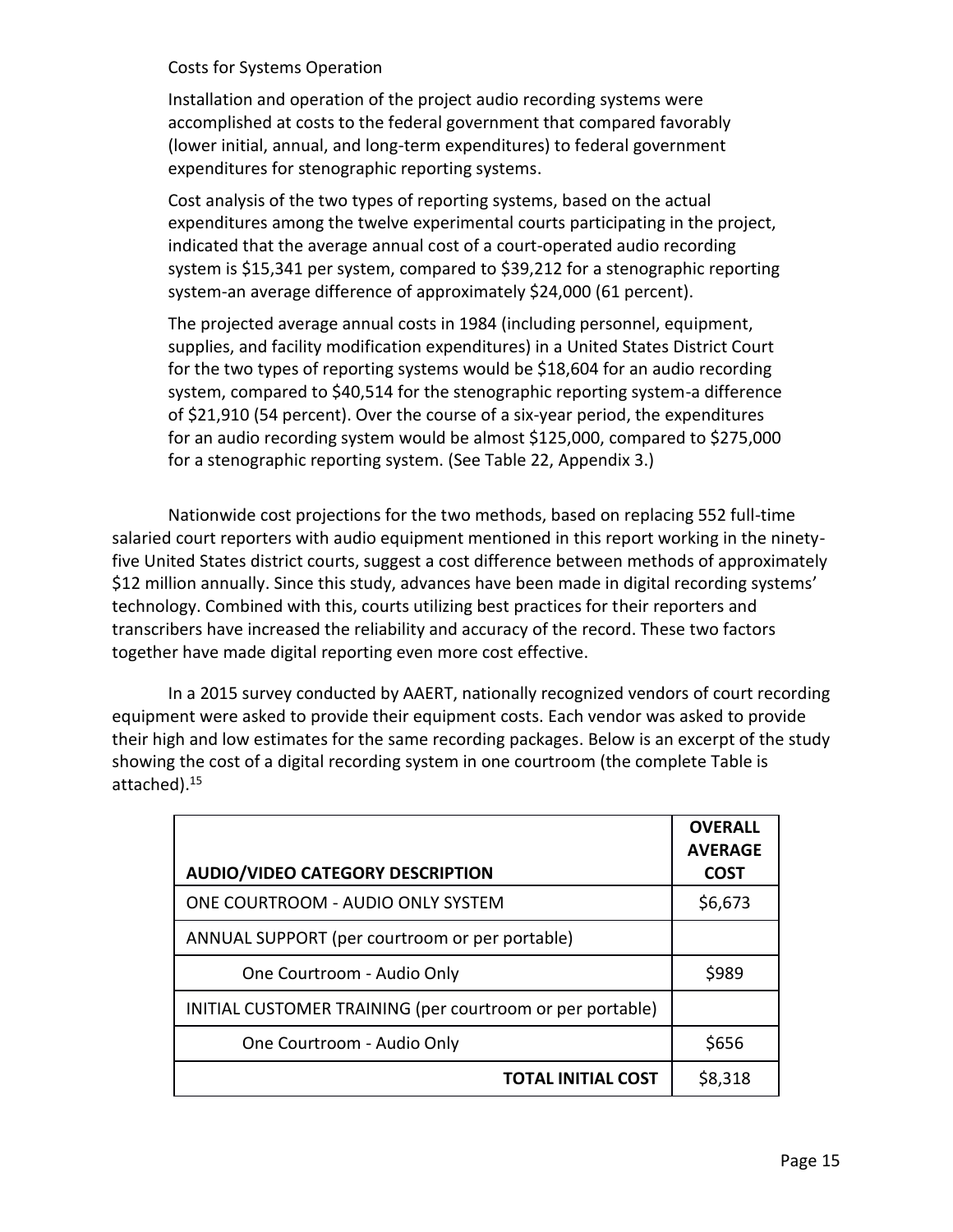To demonstrate, the overall average initial cost of recording equipment for an audio recording system for one courtroom is \$8,318. This includes an audio system for one courtroom, annual support licenses (5 years) and initial training for the courtroom recording system. The initial cost, plus the annual costs each year when amortized over five years, calculates to a yearly cost per courtroom of \$2,424.

It is also important to note that the costs reflected in this recent survey shows that compared with early studies, the cost of digital recording systems is going down. Advances in technology and increased market competition have led to this drop in costs. It is expected that this trend will continue, making the cost for digital reporting systems even more affordable.

#### PERSONNEL/LABOR COSTS

The greatest cost benefit of digital recording is in the savings on labor costs. In producing an accurate and accessible record the personnel costs for digital reporters are significantly lower than for stenographers.

- In an article published in the Pew Charitable Trusts publication *Stateline*, Jeff Newman, deputy clerk for the New Jersey's Office of Reporting Services states, "Undoubtedly, digital recording saves money. For instance, a salaried New Jersey stenographer will cost a court between \$50,000 and \$60,000 per year as opposed to a \$5,000 per year cost to set up and maintain digital recording equipment."<sup>16</sup>
- Liisa Rajala wrote in an article published in USA Today, *More Courts Swear by Digital Technology*, "Although salaries can be higher or lower depending on the jurisdiction...[i]n New Hampshire, court reporters earn \$51,714 to \$72,325, while court technology monitors earn between \$31,983 to \$44,561."<sup>17</sup> This represents a very significant savings.
- **IF In the Digital Audio/Visual Recording Technology (DART) Committee's "Final Report** & Findings", December 30, 2009, Table 6, the average level of salary and benefits per full-time staff of three types of support staff in the Iowa District Courts (court reporters, judicial assistants and court attendant/clericals) are compared. The average annual salary for each was: Court Reporters \$90,074, Judicial Assistants, \$58,701 and Court Attendant/Clericals, \$54,938.<sup>18</sup>

As these three examples indicate, digital reporting personnel represent a substantial savings in labor costs.

Appendix Number 1 of this paper, identified as Table 1, contains the results of a 2015 study conducted by the AAERT of 21 state court systems utilizing both stenographers and electronic court monitors. The survey demonstrates a significant difference in compensation between the two methods of court reporting. There were 12 state courts for stenographers and 9 state courts for electronic reporting monitors in the survey. The totals in this survey include the average annual salaries, considering the high and low range, and adding in a 30% increase on annual salary to allow for government paid benefits. The national average total compensation for stenographers was \$84,283, while the digital recording personnel were paid an average of \$50,396. The difference in compensation is almost \$34,000 annually per courtroom.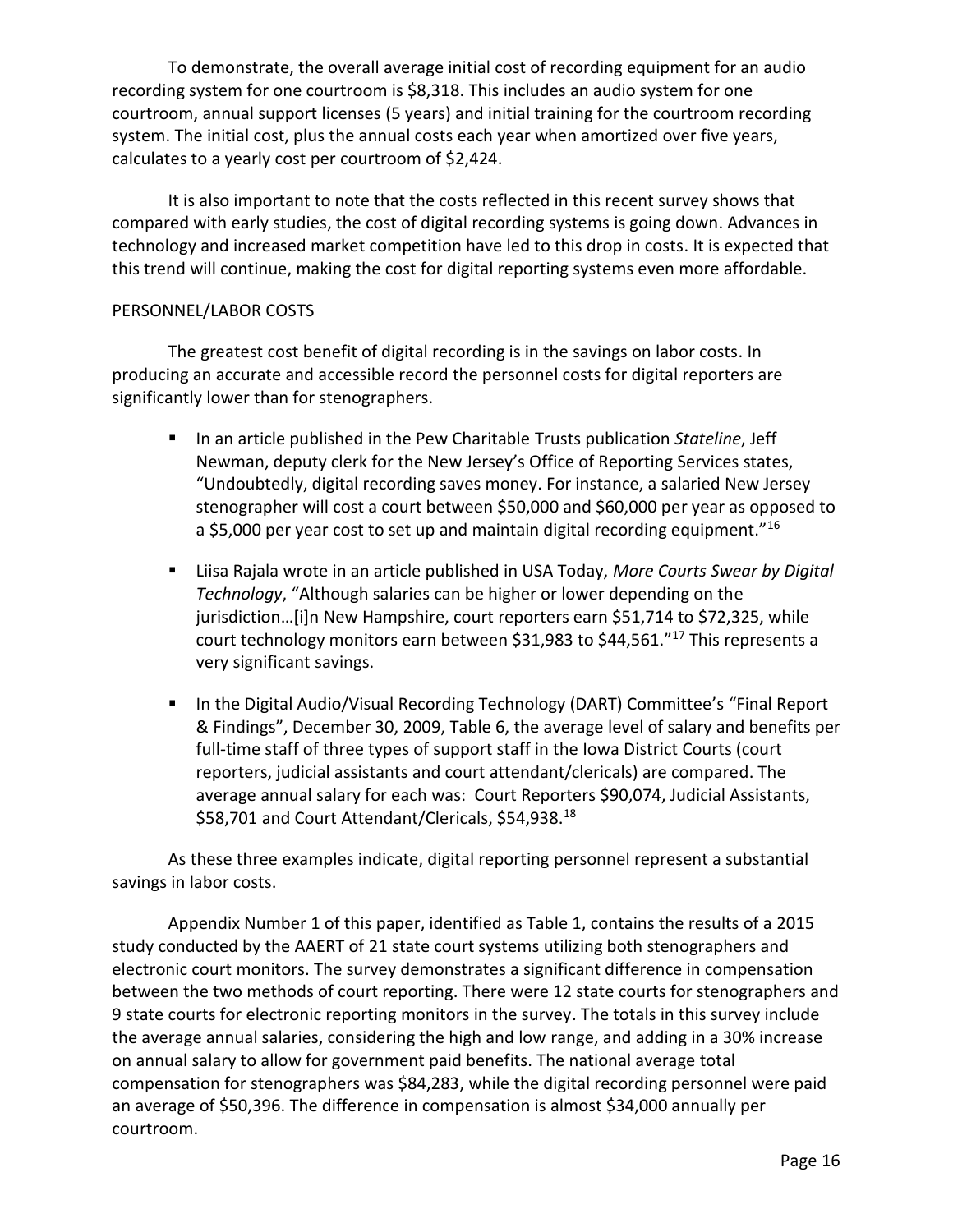Appendix Number 2 of the White Paper, identified as Table 2, contains the 2009 salaries for court reporters in many of the U.S. District Courts. Federal court reporters' salaries greatly exceed state court salaries. (See AAERT Table 2)

#### DIGITAL COST SAVINGS

Combining the costs of digital reporting systems with the significantly lower labor costs of digital reporting personnel results in a very clear economic advantage in the use of digital systems over other methods. The annual amortized cost of electronic recording equipment (\$2,424) plus the annual average salary for the digital reporting personnel (\$50,396) is a total cost of \$52,820 per courtroom. This represents a savings of \$31,463 per courtroom by converting from stenography to digital reporting systems.

For the past three decades, courts have been evaluating the cost relationship between stenographic reporters and electronic court reporting utilizing courtroom monitors. The empirical data in every survey draws the same conclusion: The use of electronic recording systems in cooperation with a qualified court monitor is the most economical means of ensuring an accurate and complete record of proceedings.

### <span id="page-16-0"></span>**12. Supply and Demand for Court Reporters**

The demand for qualified court reporters continues to increase. The United States Department of Labor's Bureau of Labor Statistics' Occupational Outlook Handbook projects that between 2014 and 2024, court reporting jobs will increase by 2%.<sup>19</sup>

The more recent *2013-14 Court Reporting Industry Outlook Report - Executive Summary*  created by Ducker Worldwide and sponsored by the National Court Reporters Association (NCRA), reports that there will be 5,500 stenographic court reporter job vacancies at the current rate of decline by 2018.<sup>20</sup>

Potentially undermining this positive projection of continued rising demand for court reporters is the fact that the supply of trained stenographic court reporters has been declining at a steady rate for many years. This trend shows no signs of abating. The National Court Reporters Association (NCRA) estimated that its total membership would drop by 26 percent between 2006 and 2016 to just over 16,000 members.<sup>21</sup> The most current membership data available shows the number of court reporter members to be 12,290 with 32,000 court reporters in the marketplace.

This downward trend is being pushed at both ends of the stenographic court reporter demographic. On the front end, there is a reduction in the number of schools for stenographic training.<sup>22</sup> In addition, low graduation rates for students successfully completing a certified stenographic court reporter training program is greatly reducing the number of new stenographic court reporters entering the field. According to the *Journal of Court Reporting*  article*, Ensuring the Association Survives and Thrives in the Future,* March 2008, "the number of students at certified reporter training programs has decreased 51 percent since 1992 to 7,267". Additionally, NCRA estimated that "by 2011, it's estimated that the number of students at certified reporter training programs will drop by 19 percent".<sup>22</sup>

While there are fewer stenographic court reporters coming out of fewer schools, at the other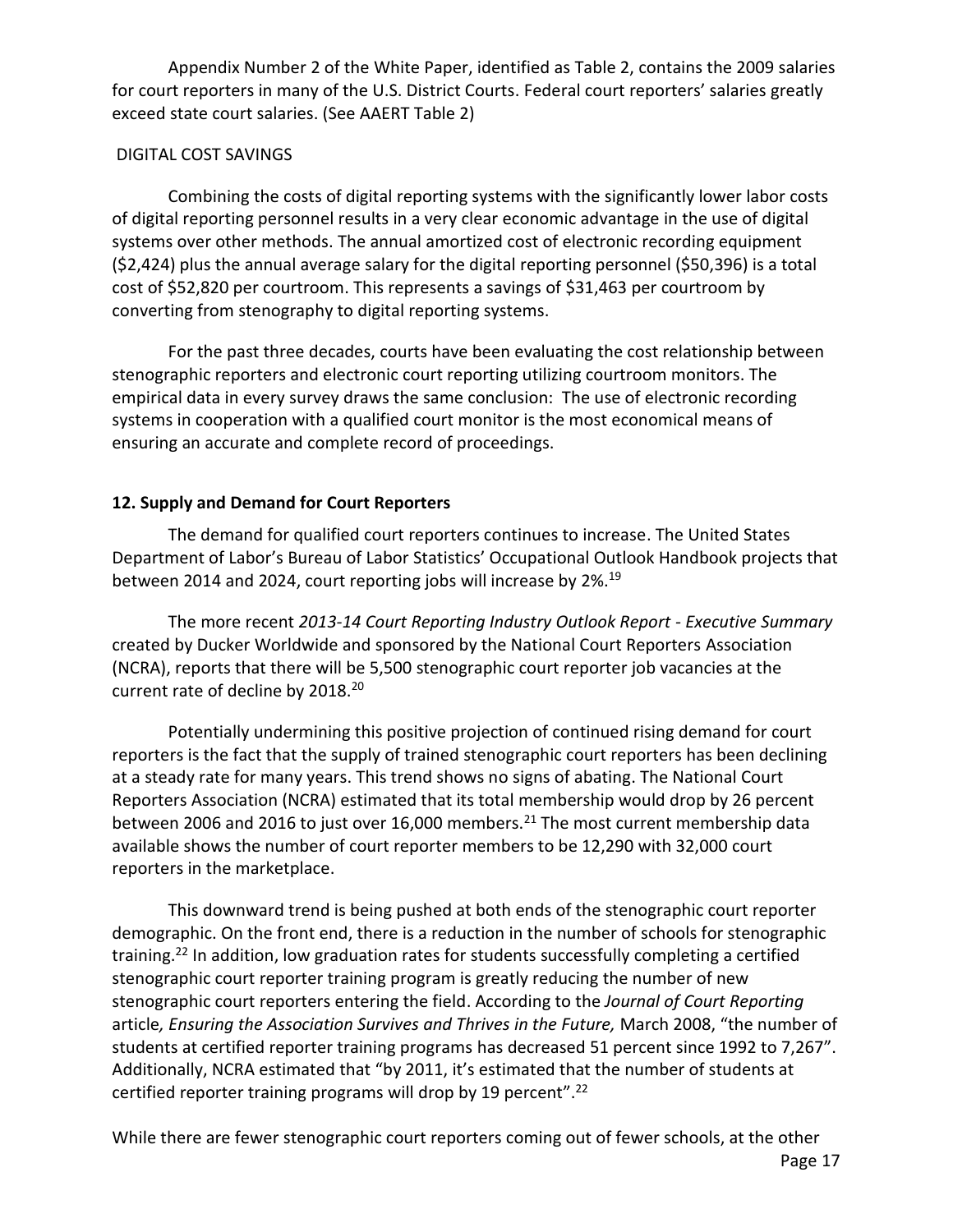end of the demographic, the current corps of stenographic court reporters is decreasing due to retirement. Citing studies in Iowa and Wisconsin, the Conference of State Court Administrators (COSCA) report stated, "As the number of court reporting schools decreases and the dropout rates rise, the average age of the official court reporter is increasing."<sup>23</sup> NCRA statistics dated April 6, 2016 indicate the average age for stenographic court reporters is 53.<sup>25</sup>

In addition, many current stenographic court reporters are opting for careers in broadcast captioning or CART services. As COSCA states, "Even if a court is satisfied presently with the court reporter model for creating, preserving, and producing the court record, the rate of decline in the [stenographic court reporter] profession poses a serious threat to that way of [courts] conducting business in the coming years. Based on demographics alone, the question confronting courts is how the fundamental need to make the record will be fulfilled when the current [stenographic] method cannot be supported."<sup>26</sup>

As the *2013-2014 Court Reporting Industry Outlook Report - Executive Summary* states, "The demand for court reporters will exceed supply within five years. Increased legal activity and new opportunities will drive demand despite the steady transition of some courts to digital recording. Decreased enrollment and graduation rates for court reporters, combined with significant retirement rates, will create by 2018 a critical shortfall projected to represent nearly 5,500 court reporting positions."<sup>27</sup>

Digital court reporting provides the solution to bridging the widening gap between increasing demands for court reporters and decreasing availability of stenographic court reporters. The barriers to entry for digital court reporting, in terms of both time and cost, are less than for stenographic court reporting, which means a potentially larger pool of new digital court reporters. The training time required to become a digital court reporter is less than that of a stenographic court reporter, which means that a greater number of these court reporters can be brought online in a shorter amount of time.

Meanwhile, the inherent nature of the technology offers reliability and accuracy in creating the record. Certification requirements for court reporters and transcribers, along with the use of best practices, will ensure that digital court reporting is able to meet the quality levels for timeliness and accuracy required by the courts, administrative agencies, and the legal community at large.

### <span id="page-17-0"></span>**13. Market Opportunities for Digital Recording and Transcription**

The court reporting industry provides verbatim court reporting and transcription services for three main markets in need of these services. The AAERT's Planning Task Force provided the following insight in the AAERT Strategic Plan 2012:<sup>28</sup>

- *The Freelance Market* (depositions) represents the largest segment of the total court reporting market. The segment is dominated by stenographic court reporters and represents as much as two-thirds of the total market.
- *Judicial Courtrooms* represent approximately 25% of the total court reporting market. This is the segment that has experienced, and continues to experience, the greatest turmoil.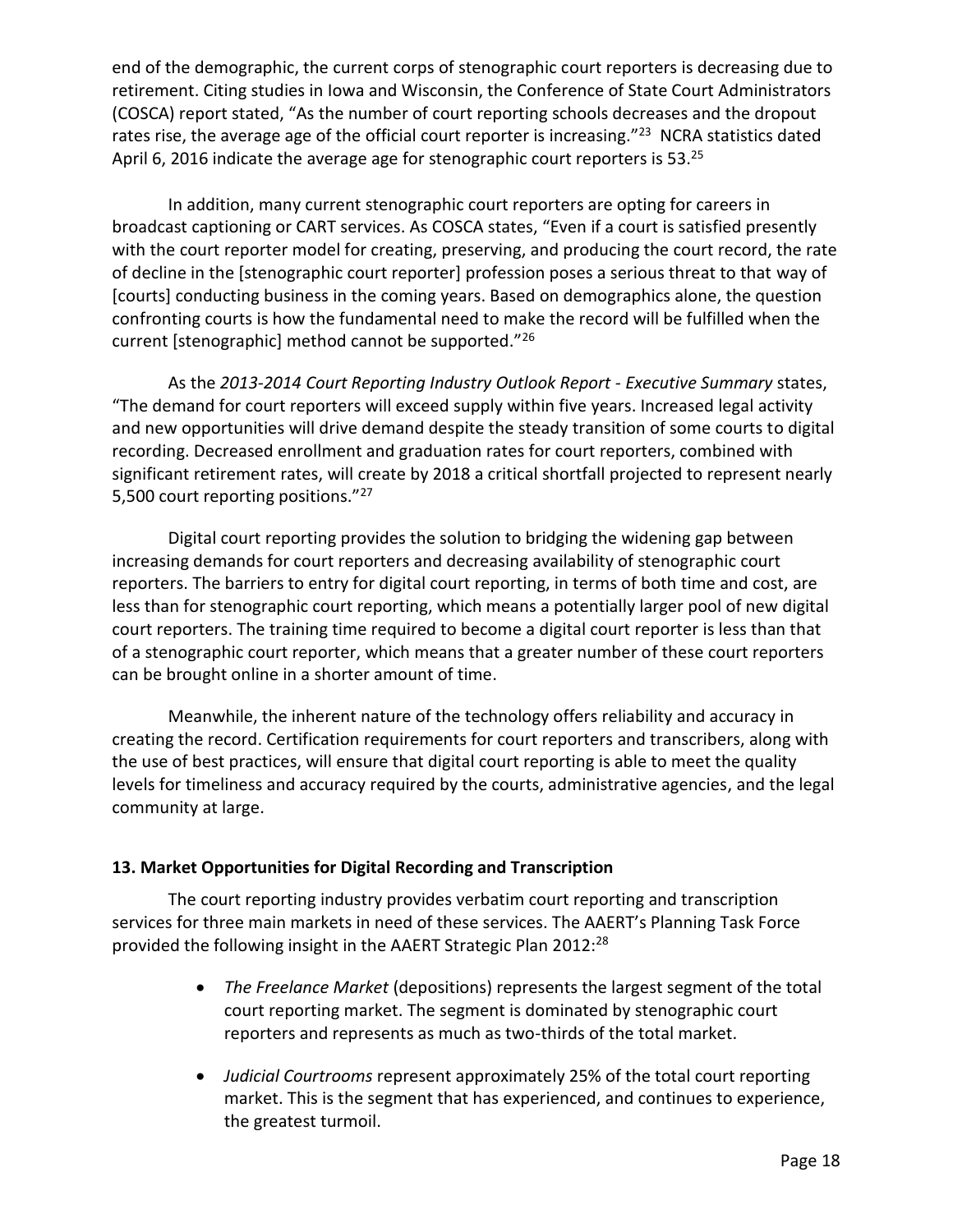*Agency Hearing Room* court reporting represents the smallest of the defined segments. Audio recording is commonly used in agency hearings. The segment represents approximately 10% of the total market.

AAERT member survey data show that while AAERT members do work in all three segments, 87% work in or for the courts, with a large percentage working as independent contractors transcribing court proceedings. In contrast, the National Court Reporters Association Membership Statistics as of 12-31-2008 states that 65-70% of its members operate in the freelance market.

This large gap between digital court reporting and stenographic court reporting in the freelance deposition market can be attributed to two key factors: first, stenographic court reporters have been the primary method of court reporting over the past century; and, second, the promotion of realtime services provided by stenographic court reporters.

Digital court reporters are qualified to provide court reporting services in the courts as well as the deposition room. The statistics in this paper demonstrate that this method of court reporting is economical and accurate. In addition, there is an adequate supply of digital court reporters to meet the demand for deposition court reporting services.

The taking of a deposition by electronic means is allowed in the Federal Courts and most State Court jurisdictions. The *Federal Rules of Civil Procedure* (FRCP), as well as the majority of states' *Rules of Civil Procedure,* allow for the taking of depositions by electronic means. Specifically, Rule 30 (b)(3)(A) of the *Federal Rules of Civil Procedure* state "Method Stated in the Notice. The party who notices the deposition must state in the notice the method for recording the testimony. Unless the court orders otherwise, testimony may be recorded by audio, audiovisual, or stenographic means." Most state rules pattern themselves after the FRCP.

Taking these factors into consideration, a case can be made for digitally recorded depositions. When you consider the shrinking supply of stenographic court reporters and the low demand for realtime transcripts, digital court reporters have the opportunity to greatly increase their market share in the freelance deposition market.

#### <span id="page-18-0"></span>**14. Value and Benefits**

A court/agency/attorney selecting digital recording as the method used for capturing the official verbatim record realizes its value and benefits in a variety of ways. Earlier in this paper we discussed digital recording's advantages. Now let's drill down even further and explore its value and the benefits of use.

- Judges, hearing officers, attorneys, prosecutors, and public defenders seek tools and business practices that enable them to efficiently increase their productivity – digital recording provides this value due to the quick and easy access to the record for review purposes to enable quick and easy decision making.
- Court administrators benefit by addressing the issue of access and control digital recording provides ownership of the record to the court.
- Courts will realize a shortened adjudication process due to faster delivery of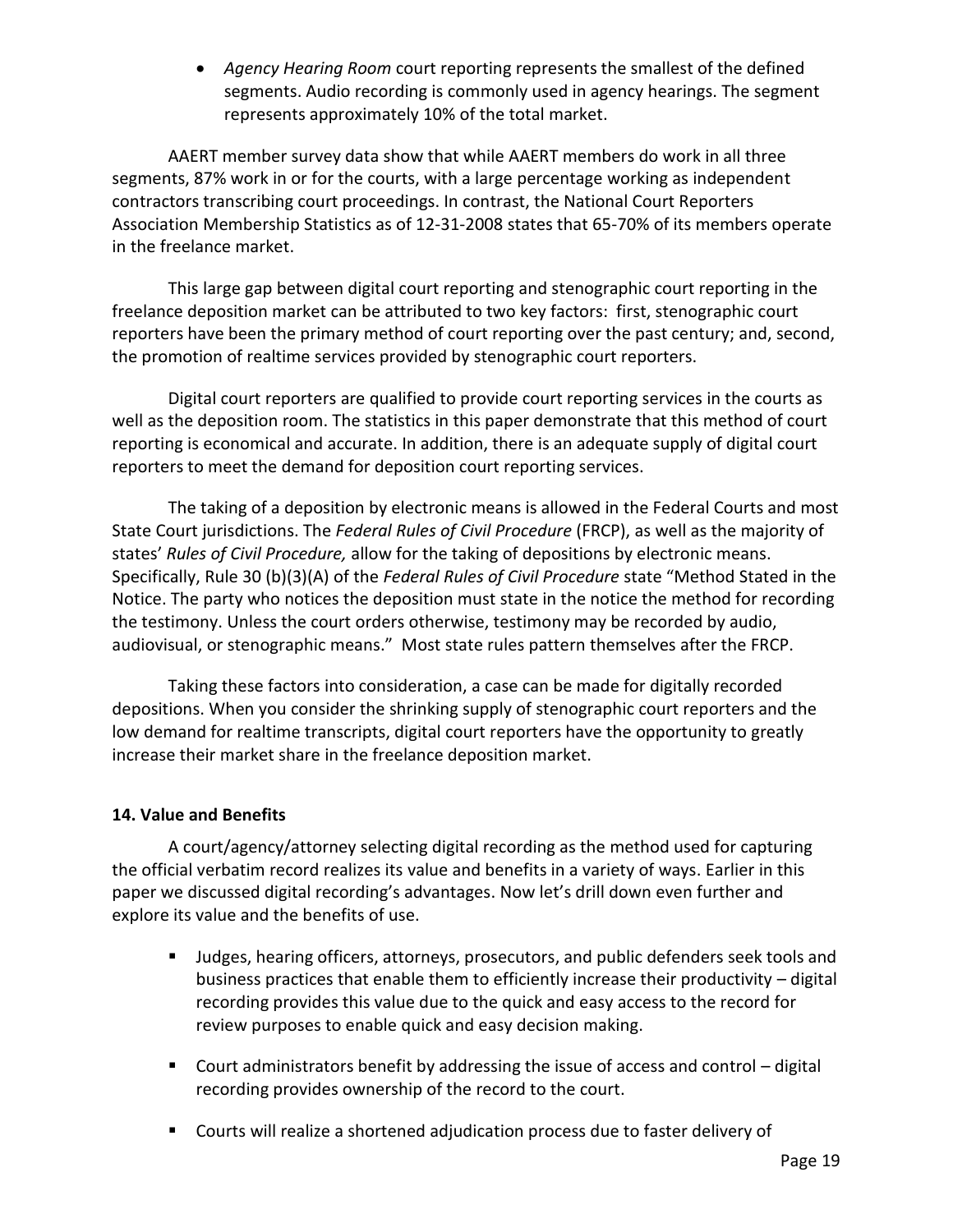transcripts from digital recordings, which will increase the court's performance measures.

- **Court clerks benefit from having access to digital recording for review purposes** when checking their docket or minute entries. The court clerk also experiences fewer complaints from the taxpayers, because digital recording provides efficiency and transparency of the judicial process.
- Litigants will benefit because they now have options for access to their trial proceedings. An official verbatim transcript can be costly to obtain, but a digital recording of the proceedings can be obtained at a reduced cost and received more quickly than a transcript.

#### <span id="page-19-0"></span>**15. Conclusion**

Since the inception of electronic/digital court reporting, there has been an increasing shift to this new technology. Courts, agencies, and private users across the country have moved away from the older, less efficient methods of court reporting to state-of-the-art digital recording systems. In doing so, they are accomplishing several goals.

Courts of today are now maintaining greater control and accessibility to the record. Past practices required the stenographic court reporter to transcribe the record often causing delays and great expense. Digital recording of proceedings allows for quick and easy access to the proceedings. The end result: the courts are now able to process their caseloads at a higher rate of completion creating a savings for everyone involved in the adjudication process.

The issue of transcript accuracy has been a primary concern when considering the transition to digital court reporting and recording. The United States Federal Courts, through the Federal Judicial Center, and state courts, all have similar conclusions (as addressed in Section 9) that audio-based transcripts can produce an accurate transcript of court proceedings. It was a finding in the final report of Iowa's Digital Audio/Visual Recording Technology Committee that "Accurate transcripts of court proceedings can be obtained from digital recordings if a trained and certified CRM (court recording monitor) manages the system in the courtroom and qualified, trained, and certified transcribers produce the transcripts from the digital recordings."<sup>29</sup>

Numerous independent studies have concluded that moving from the stenographybased model for court reporting to the digital recording model save the courts money. In every case, the digital recording technology used with an electronic court reporter was demonstrated to be accurate and cost efficient.

Certification programs ensure that court reporters have met and maintain a high standard of proficiency, accuracy and professionalism, which in turn ensures the quality of the final official record. Each of the three associations, AAERT, NCRA, and NVRA, provides a certification system for their members. Each of these is based on some combination of experience, formal training, tested levels of proficiency, and continuing education. It is important for the courts to require a certification as well as continuing education requirements for all court reporters and transcribers.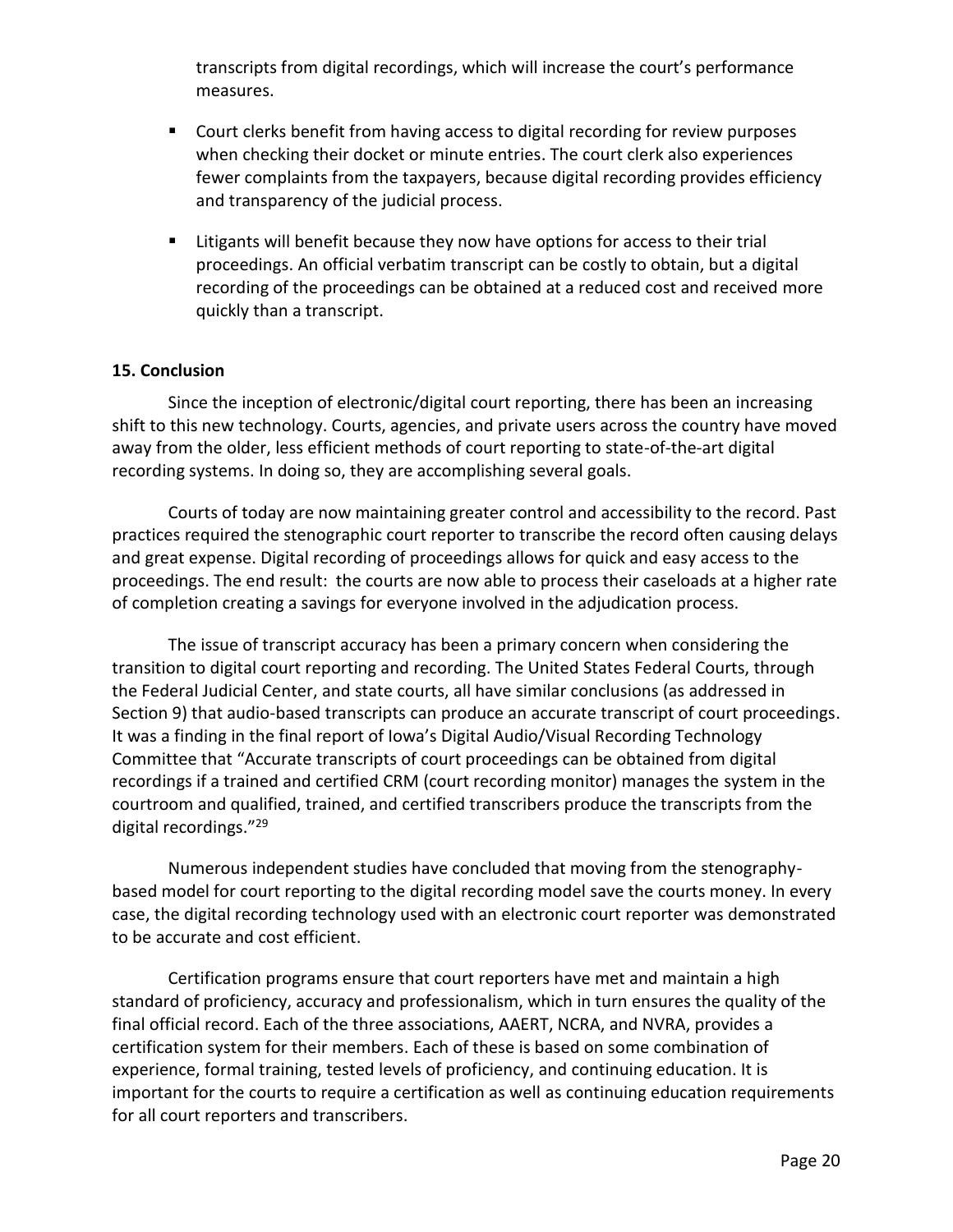Digital court reporting provides the solution to bridging the widening gap between increasing demand for court reporters and decreasing availability of trained stenographic court reporters. It is anticipated that there will be a shortfall of 5,500 court reporters by 2018. The barriers to entry for digital court reporting, in terms of both time and cost, are less than for stenographic court reporting, which means a potentially larger pool of new court reporters. The training time required to become a digital court reporter is less than that of a stenographic court reporter, which means that a greater number of these court reporters can be brought online in a shorter amount of time.

Meanwhile, the inherent nature of the technology used and the certification requirements for digital court reporters and transcribers will ensure that digital court reporting is able to meet the quality levels for timeliness and accuracy required by the courts and agencies.

The reality is that with current digital court recording technology and its capabilities, a digital court reporter can perform all the necessary and required duties of a stenographic court reporter, assist judges and judicial staff with their daily needs, and provide the requested court reporting services to the legal industry, which results in an efficient judicial system and of cost benefit to its community.

Advances in technology have caused dramatic changes in the industry for generations. The courts have conducted exhaustive studies into the efficacy of digital court reporting and recording systems and found them to be accurate, reliable and economical when used with best practices in place. Digital reporting systems and personnel now represent the most cost effective approach to creating, managing, and protecting the official record.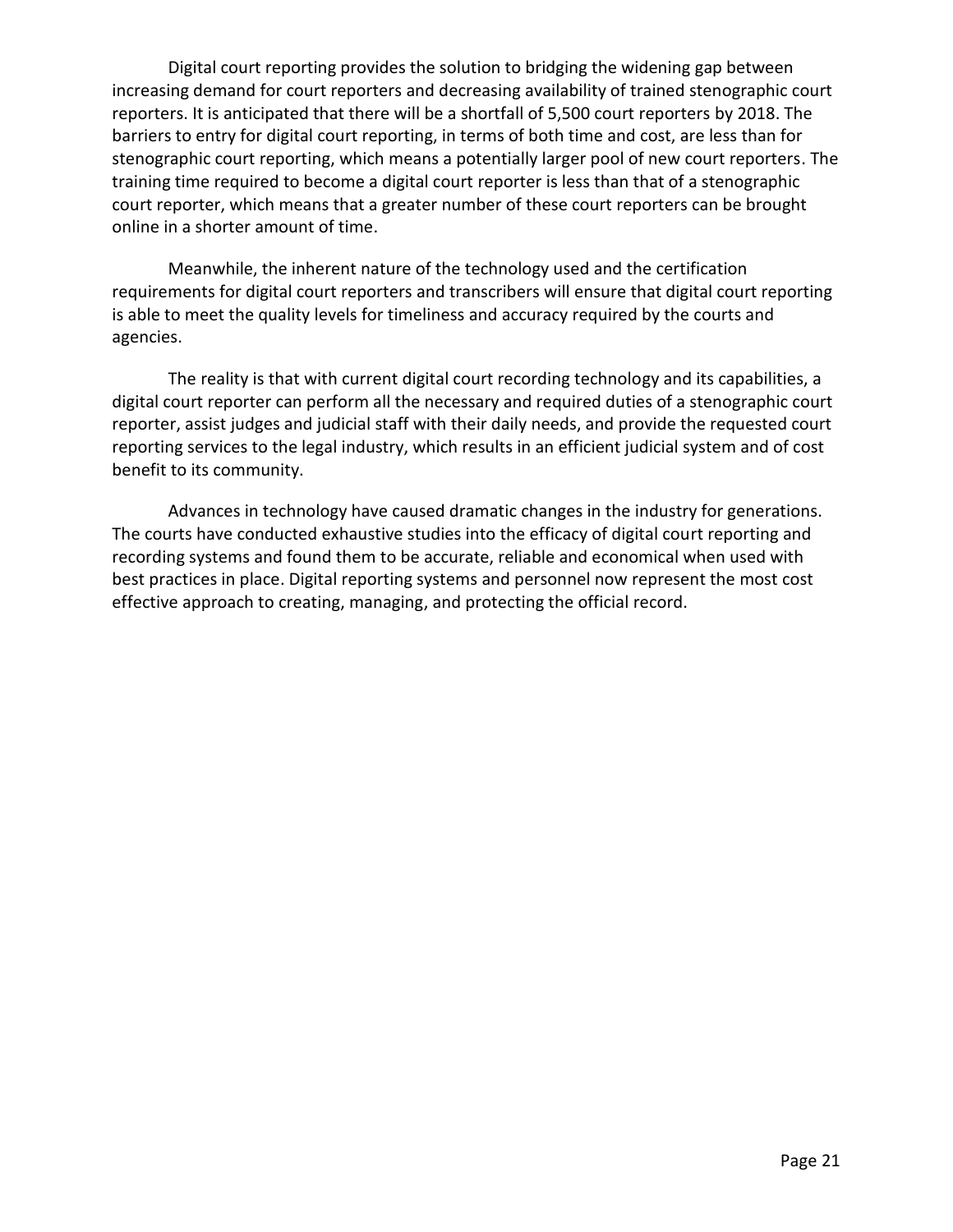#### **AAERT Table 1**

#### **Courtroom Monitor/Stenographer Cost Data April 2015**

<span id="page-21-0"></span>

| <b>State/Court</b>                    |                                      | Annual   | <b>Benefits</b><br>@30% | <b>Total</b> |
|---------------------------------------|--------------------------------------|----------|-------------------------|--------------|
|                                       | <b>Stenographer/Digital Reporter</b> | Salary*  |                         |              |
| Arizona/Yavapai                       | Stenographer                         | \$49,795 | \$14,939                | \$64,734     |
| Kansas/Topeka                         | Stenographer                         | \$42,126 | \$12,638                | \$54,764     |
| Texas/Travis County                   | Stenographer                         | \$73,184 | \$21,955                | \$95,139     |
| New York                              | Stenographer                         | \$74,463 | \$22,339                | \$96,802     |
| Illinois, Cook County                 | Stenographer                         | \$49,266 | \$14,780                | \$64,046     |
| Georgia/Fulton County                 | Stenographer                         | \$53,014 | \$15,904                | \$68,918     |
| Iowa                                  | Stenographer                         | \$65,000 | \$19,500                | \$84,500     |
| North Dakota                          | Stenographer                         | \$61,086 | \$18,326                | \$79,412     |
| Minnesota                             | Stenographer & Digital Reporter      | \$54,466 | \$16,340                | \$70,806     |
| Florida                               | Stenographer II                      | \$79,034 | \$23,710                | \$102,744    |
| New Jersey                            | Stenographer                         | \$88,979 | \$26,694                | \$115,673    |
| California/Alameda                    | Stenographer                         | \$84,366 | \$25,310                | \$109,676    |
| <b>Total Average Stenographer</b>     |                                      | \$64,565 | \$19,369                | \$83,934     |
| Florida                               | Digital Court Reporter               | \$47,718 | \$14,315                | \$62,033     |
| Minnesota                             | Digital Reporter & Stenographer      | \$54,466 | \$16,340                | \$70,806     |
| New Mexico                            | <b>Court Monitor</b>                 | \$32,760 | \$9,828                 | \$42,588     |
| Florida/Lee county                    | Digital Court Monitor                | \$31,664 | \$9,499                 | \$41,163     |
| California/Kern                       | <b>Electronic Recording Monitor</b>  | \$36,739 | \$11,022                | \$47,761     |
| Arizona/Phoenix                       | <b>Court Recording Monitor</b>       | \$28,745 | \$8,624                 | \$37,369     |
|                                       | <b>Electronic Court Recorder</b>     |          |                         |              |
| Alaska/US District Court              | Operator                             | \$36,901 | \$11,070                | \$47,971     |
| New Jersey                            | <b>Courtroom Recording Monitor</b>   | \$53,251 | \$15,975                | \$69,226     |
| Florida/West Palm                     | Electronic Transcriber/Recorder      | \$26,658 | \$7,997                 | \$34,655     |
| <b>Total Average Digital Reporter</b> |                                      | \$38,767 | \$11,630                | \$50,397     |

| <b>Average Stenographer Compensation</b>     | \$83,934 |
|----------------------------------------------|----------|
| <b>Average Digital Reporter Compensation</b> | \$50.397 |
| <b>Difference</b>                            | \$33,537 |

\*Actual Salary or Average of High & Low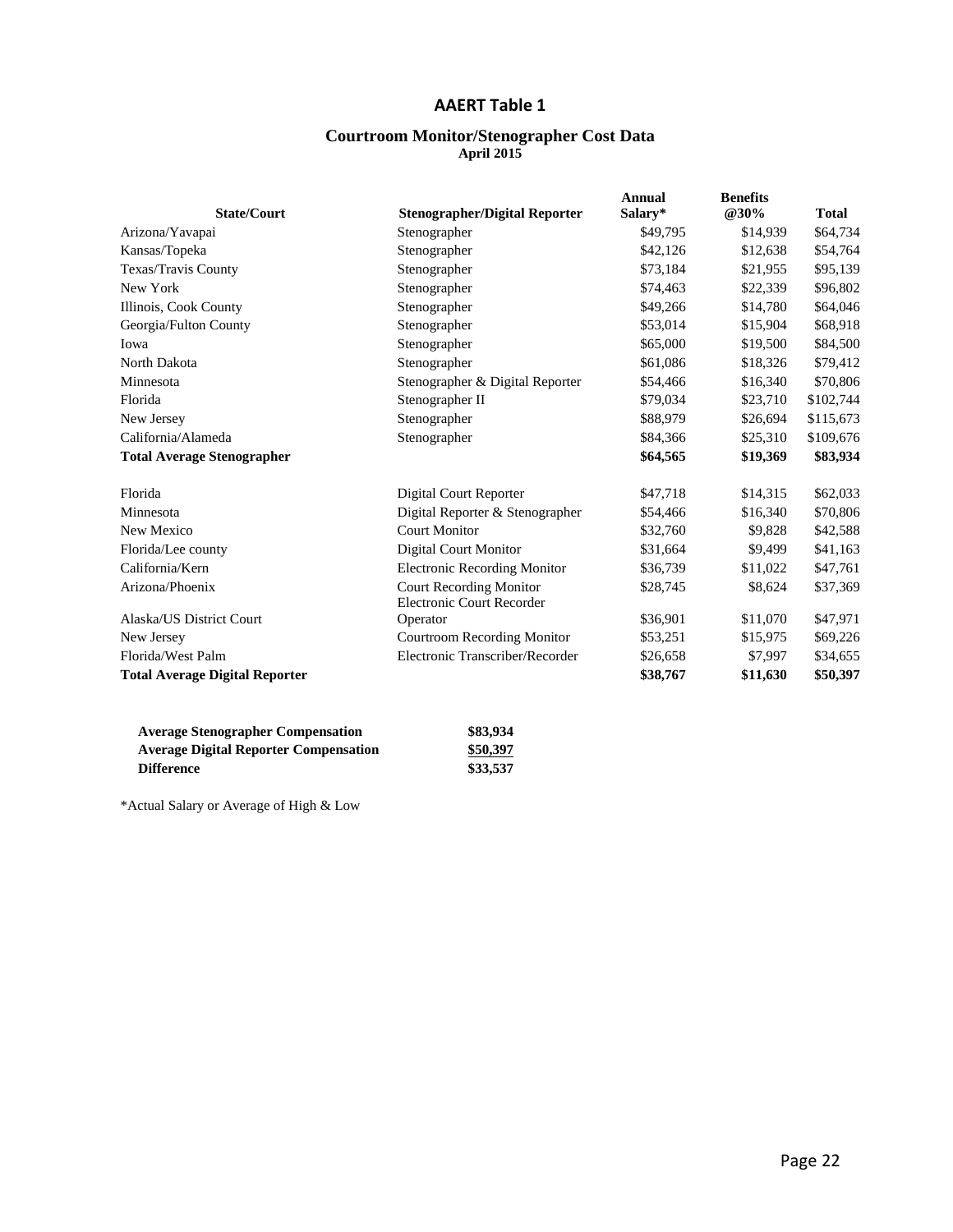### **AAERT Table 2**

## **Stenographic Court Reporters' Rates of Pay**

| <b>Effective January 11, 2016</b> |
|-----------------------------------|
|-----------------------------------|

#### **(This Table applies to Court Reporters Hired On or After October 11, 2009)**

<span id="page-22-0"></span>

| <b>Locality Pay Area</b>                          | Level 1  | Level 2  | Level 3  | Level 4   |
|---------------------------------------------------|----------|----------|----------|-----------|
| Base Rate of Pay                                  | \$66,226 | \$69,537 | \$72,849 | \$76,160  |
| Alaska                                            | \$82,888 | \$87,033 | \$91,178 | \$95,322  |
| Albany-Schenectady, NY                            | \$75,822 | \$79,613 | \$83,405 | \$87,196  |
| Albuquerque-Santa Fe-Las Vegas, NM                | \$75,743 | \$79,529 | \$83,317 | \$87,104  |
| Atlanta-Athens-Clarke County-Sandy Springs, GA-AL | \$79,193 | \$83,152 | \$87,113 | \$91,072  |
| Austin-Round Rock, TX                             | \$75,835 | \$79,627 | \$83,419 | \$87,211  |
| Boston-Worcester-Providence, MA-NH-RI-ME          | \$82,908 | \$87,053 | \$91,200 | \$95,345  |
| Buffalo-Cheektowaga, NY                           | \$77,690 | \$81,574 | \$85,459 | \$89,343  |
| Charlotte-Concord, NC-SC                          | \$75,789 | \$79,578 | \$83,368 | \$87,158  |
| Chicago-Naperville, IL-IN-WI                      | \$83,074 | \$87,227 | \$91,382 | \$95,535  |
| Cincinnati-Wilmington-Maysville, OH-KY-IN         | \$78,650 | \$82,582 | \$86,515 | \$90,448  |
| Cleveland-Akron-Canton, OH                        | \$78,723 | \$82,659 | \$86,596 | \$90,531  |
| Colorado Springs, CO                              | \$75,842 | \$79,634 | \$83,427 | \$87,218  |
| Columbus-Marion-Zanesville, OH                    | \$77,756 | \$81,643 | \$85,532 | \$89,419  |
| Dallas-Fort Worth, TX-OK                          | \$80,160 | \$84,168 | \$88,176 | \$92,184  |
| Davenport-Moline, IA-IL                           | \$75,782 | \$79,571 | \$83,361 | \$87,150  |
| Dayton-Springfield-Sidney, OH                     | \$77,153 | \$81,011 | \$84,869 | \$88,726  |
| Denver-Aurora, CO                                 | \$81,412 | \$85,482 | \$89,553 | \$93,623  |
| Detroit-Warren-Ann Arbor, MI                      | \$82,385 | \$86,504 | \$90,624 | \$94,743  |
| Harrisburg-Lebanon, PA                            | \$75,809 | \$79,599 | \$83,390 | \$87,180  |
| Hartford-West Hartford, CT-MA                     | \$83,577 | \$87,756 | \$91,935 | \$96,114  |
| Hawaii                                            | \$77,359 | \$81,226 | \$85,095 | \$88,962  |
| Houston-The Woodlands, TX                         | \$85,504 | \$89,779 | \$94,055 | \$98,330  |
| Huntsville-Decatur-Albertville, AL                | \$77,067 | \$80,920 | \$84,774 | \$88,627  |
| Indianapolis-Carmel-Muncie, IN                    | \$76,107 | \$79,912 | \$83,718 | \$87,523  |
| Kansas City-Overland Park-Kansas City, MO-KS      | \$75,822 | \$79,613 | \$83,405 | \$87,196  |
| Laredo, TX                                        | \$75,888 | \$79,682 | \$83,478 | \$87,272  |
| Las Vegas-Henderson, NV-AZ                        | \$75,862 | \$79,655 | \$83,449 | \$87,241  |
| Los Angeles-Long Beach, CA                        | \$84,537 | \$88,764 | \$92,992 | \$97,218  |
| Miami-Fort Lauderdale-Port St. Lucie, FL          | \$80,167 | \$84,175 | \$88,184 | \$92,192  |
| Milwaukee-Racine-Waukesha, WI                     | \$78,405 | \$82,325 | \$86,246 | \$90,166  |
| Minneapolis-St. Paul, MN-WI                       | \$80,332 | \$84,348 | \$88,366 | \$92,382  |
| New York-Newark, NY-NJ-CT-PA                      | \$85,562 | \$89,842 | \$94,121 | \$98,399  |
| Palm Bay-Melbourne-Titusville, FL                 | \$75,776 | \$79,564 | \$83,354 | \$87,142  |
| Philadelphia-Reading-Camden, PA-NJ-DE-MD          | \$80,941 | \$84,988 | \$89,036 | \$93,083  |
| Phoenix-Mesa-Scottsdale, AZ                       | \$77,564 | \$81,442 | \$85,321 | \$89,199  |
| Pittsburgh-New Castle-Weirton, PA                 | \$77,272 | \$81,136 | \$85,000 | \$88,863  |
| Portland-Vancouver-Salem, OR-WA                   | \$79,928 | \$83,924 | \$87,921 | \$91,918  |
| Raleigh-Durham-Chapel Hill, NC                    | \$78,107 | \$82,012 | \$85,918 | \$89,823  |
| Rest of the United States                         | \$75,729 | \$79,516 | \$83,303 | \$87,089  |
| Richmond, VA                                      | \$77,325 | \$81,191 | \$85,058 | \$88,924  |
| Sacramento-Roseville, CA-NV                       | \$81,200 | \$85,259 | \$89,320 | \$93,380  |
| San Diego-Carlsbad, CA                            | \$82,604 | \$86,734 | \$90,865 | \$94,994  |
| San Jose-San Francisco-Oakland, CA                | \$89,902 | \$94,396 | \$98,893 | \$103,387 |
| Seattle-Tacoma, WA                                | \$80,968 | \$85,016 | \$89,065 | \$93,113  |
| St. Louis-St. Charles-Farmington, MO-IL           | \$75,822 | \$79,613 | \$83,405 | \$87,196  |
| Tucson-Nogales, AZ                                | \$75,835 | \$79,627 | \$83,419 | \$87,211  |
| Washington-Baltimore-Arlington, DC-MD-VA-WV-PA    | \$82,637 | \$86,768 | \$90,901 | \$95,032  |
| <b>Average Rate per Level</b>                     | \$79,158 | \$83,115 | \$87,074 | \$91,032  |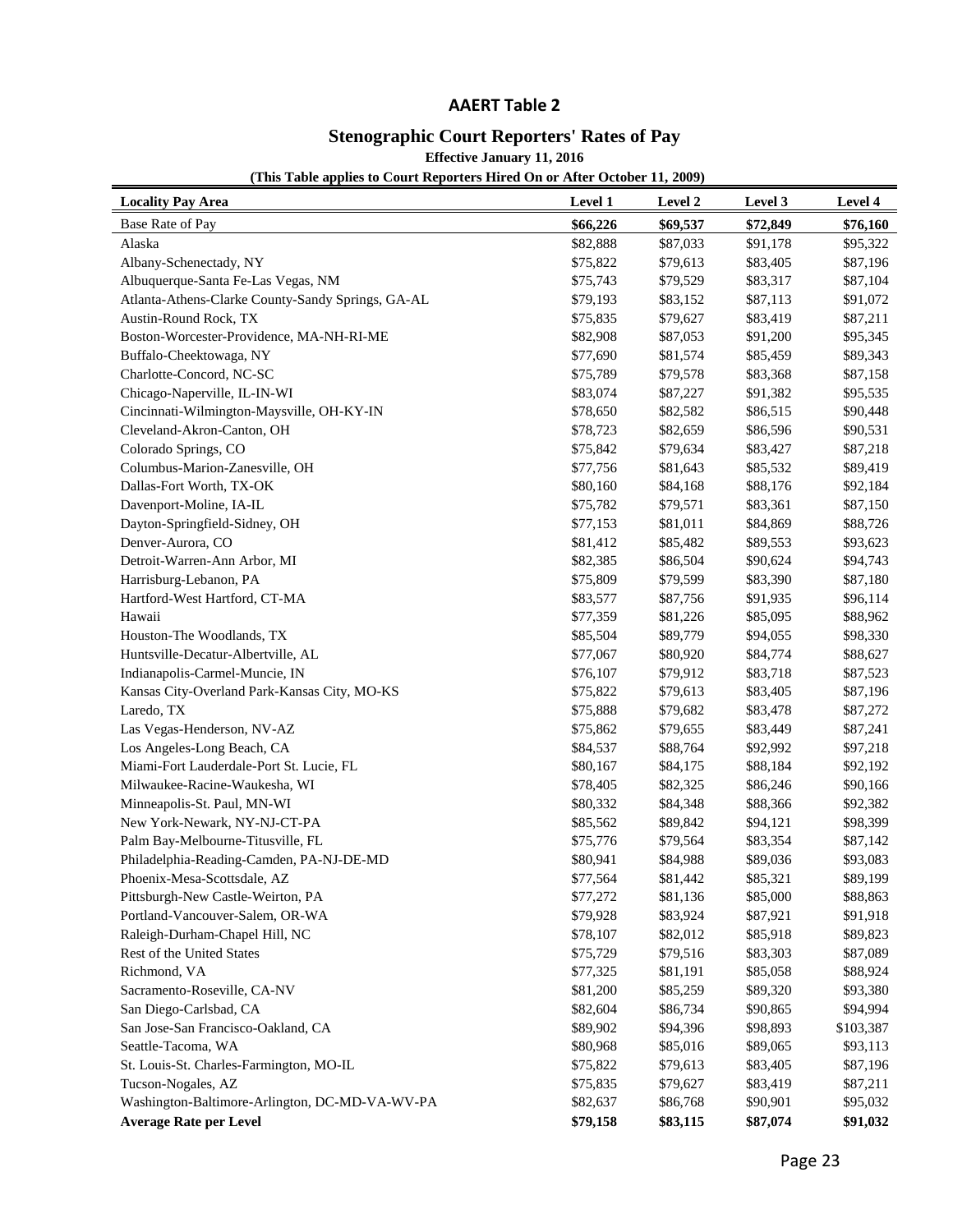**Level 1**: Starting Salary

**Level 2:** Starting Salary plus 5%

(Requires merit certification.)

- **Level 3:** Starting Salary plus 10% (Requires realtime certification.)
- **Level 4:** Starting Salary plus 15% (Requires realtime certification and merit certification.)

Merit Certification: Registered merit reporter certificate from the National Court Reporters Association (NCRA). Realtime Certification: Successful completion of a certified realtime examination by NCRA or equivalent exam.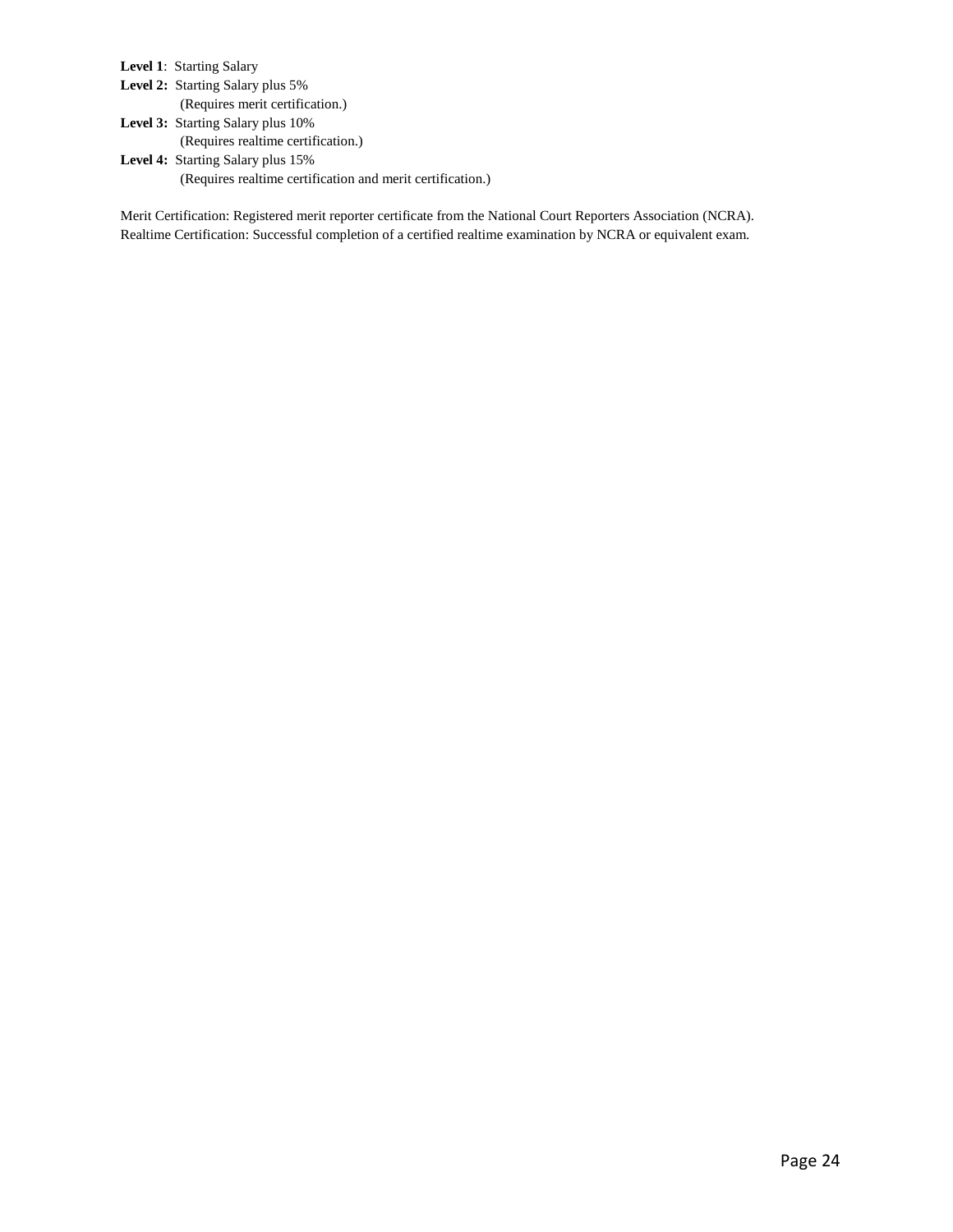<span id="page-24-0"></span>

|                                                                      | <b>AVERAGE</b>  | <b>AVERAGE</b><br><b>HIGH</b> | <b>OVERALL</b><br><b>AVERAGE</b> |
|----------------------------------------------------------------------|-----------------|-------------------------------|----------------------------------|
| <b>Audio/Video Category Description</b>                              | <b>LOW COST</b> | <b>COST</b>                   | <b>COST</b>                      |
| <b>EQUIPMENT COST</b> (per courtroom or per portable)                |                 |                               |                                  |
| ONE COURTROOM - AUDIO ONLY                                           | \$5,673.80      | \$7,673.80                    | \$6,673.80                       |
| ONE COURTROOM - AUDIO & VIDEO                                        | \$8,042.09      | \$11,942.09                   | \$9,992.09                       |
| CENTRAL MONITORING SOLUTION -<br>AUDIO ONLY (per courtroom)          | \$9,756.11      | \$12,256.11                   | \$11,006.11                      |
| CENTRAL MONITORING SOLUTION -<br>AUDIO & VIDEO (per courtroom)       | \$10,989.86     | \$15,864.86                   | \$13,427.36                      |
| PORTABLE SYSTEM - AUDIO ONLY                                         | \$3,588.80      | \$4,088.80                    | \$3,838.80                       |
| PORTABLE SYSTEM - AUDIO & VIDEO                                      | \$3,783.75      | \$4,408.75                    | \$4,096.25                       |
| PORTABLE SYSTEM - AUDIO & VIDEO -<br>Annual software subscription    | \$537.00        | \$837.00                      | \$687.00                         |
| <b>ANNUAL SUPPORT</b> (per courtroom or per portable)                |                 |                               |                                  |
| a)<br>One Courtroom - Audio Only                                     | \$474.60        | \$1,504.60                    | \$989.60                         |
| b)<br>One Courtroom - Audio & Video                                  | \$805.80        | \$2,217.80                    | \$1,511.80                       |
| c)<br>Central Monitoring Solution -<br>Audio Only (Per Courtroom)    | \$916.25        | \$1,941.25                    | \$1,428.75                       |
| Central Monitoring Solution -<br>d)<br>Audio & Video (Per Courtroom) | \$966.25        | \$2,731.25                    | \$1,848.75                       |
| e)<br>Portable System - Audio Only                                   | \$386.60        | \$722.60                      | \$554.60                         |
| f<br>Portable System - Audio & Video                                 | \$364.75        | \$522.25                      | \$443.50                         |
| <b>INITIAL CUSTOMER TRAINING</b> (per courtroom or per portable)     |                 |                               |                                  |
| One Courtroom - Audio Only<br>a)                                     | \$575.00        | \$737.50                      | \$656.25                         |
| One Courtroom - Audio & Video<br>b)                                  | \$575.00        | \$787.50                      | \$681.25                         |
| c)<br>Central Monitoring Solution -<br>Audio Only (Per Courtroom)    | \$500.00        | \$783.33                      | \$641.67                         |
| Central Monitoring Solution -<br>d)<br>Audio & Video (Per Courtroom) | \$500.00        | \$783.33                      | \$641.67                         |
| Portable System - Audio Only<br>e)                                   | \$325.00        | \$487.50                      | \$406.25                         |
| f<br>Portable System - Audio & Video                                 | \$433.33        | \$433.33                      | \$433.33                         |

This industry Cost Survey was conducted in 2015 by AAERT. Surveys were sent to the seven leading vendors of digital audio/video recording systems and six surveys were returned. Each vendor was asked to provide their high and low estimates for the same recording package.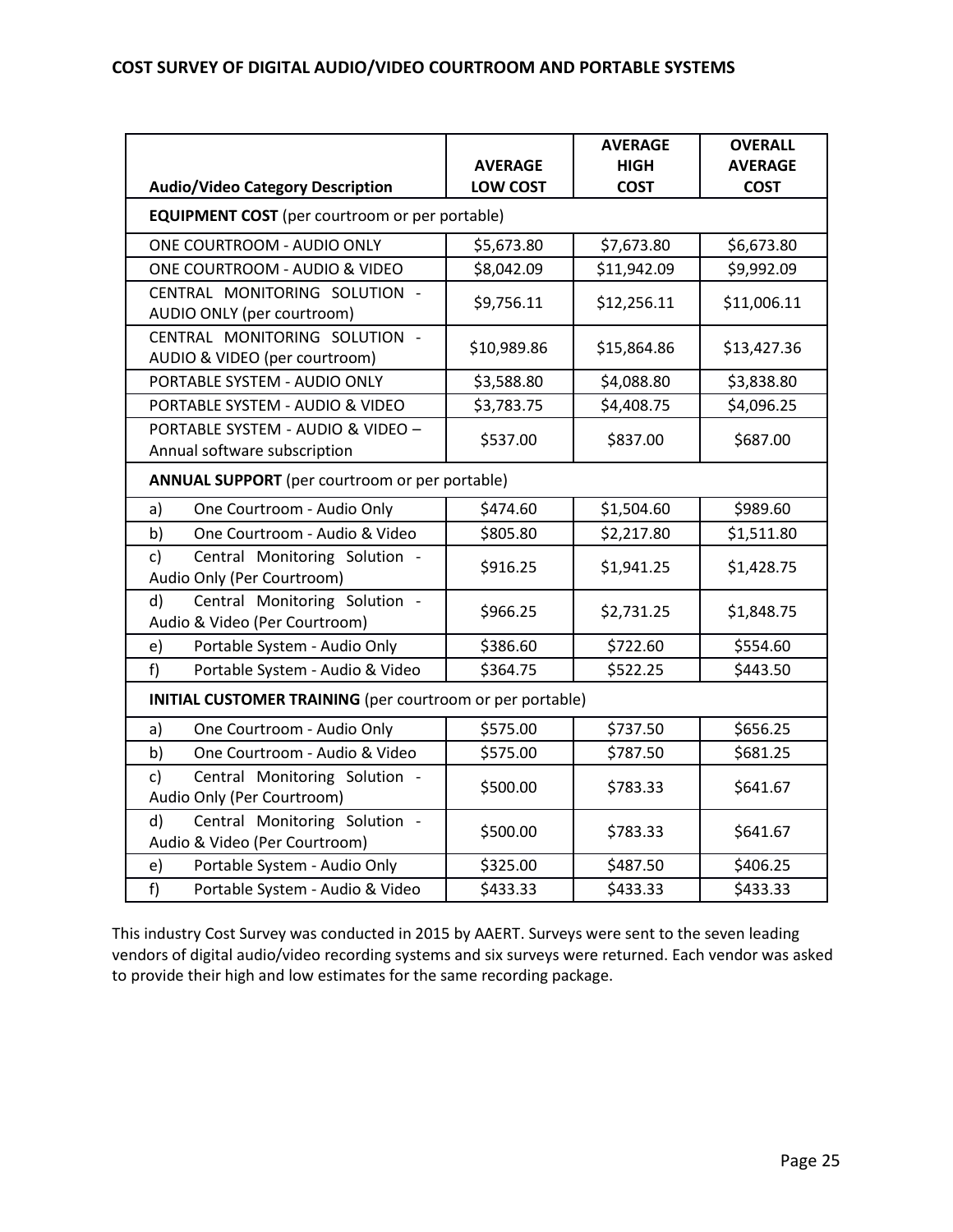#### <span id="page-25-0"></span>**GLOSSARY**

**AAERT** – The American Association of Electronic Reporters and Transcribers provides education and certification for professionals engaged in digital court reporting, transcribing, and associated roles. AAERT offers networking opportunities for its members and promotes public awareness about the value of digital reporting. (Founded 1995)

**ADA** – "[The Americans with Disabilities Act \(ADA\)](http://www.dol.gov/cgi-bin/leave-dol.asp?exiturl=http://www.ada.gov/&exitTitle=The_Americans_with_Disabilities_Act&fedpage=yes) (1990) prohibits discrimination against people with disabilities in employment, transportation, public accommodation, communications, and governmental activities. The ADA also establishes requirements for telecommunications relay services." (Source: <http://www.dol.gov/dol/topic/disability/ada.htm> US Department of Labor)

**CART** – ""Computer-aided transcription services" has since become known as "real-time captioning" or Communication Access Realtime Translation (CART) services, a professional service that can be delivered on location or remotely.

**COSCA** – Conference of State Court Administrators (Founded 1955)

**Log Notes** – The annotations made by the digital reporter indicating speaker identification, proper nouns, terms, etc. which are used in conjunction with the audio/video recording to create the verbatim transcript. Log notes are often time-stamped and synched with the digital recording.

**Multi-Channel Recording** – The recording of more than two separate channels of audio at once on the same computer and synchronized to each other. This requires the use of appropriate hardware and drivers, with recording software that can work with that hardware/drivers combination.

**NCRA** – National Court Reporters Association (Founded 1899)

**NCSC** – "The National Center for State Courts is the organization courts turn to for authoritative knowledge and information, because its efforts are directed by collaborative work with the Conference of Chief Justices, the Conference of State Court Administrators, and other associations of judicial leaders."<sup>30</sup>

**NVRA** – National Verbatim Reporters Association (Founded 1967)

**Scopist** – "A scopist is a professional transcript editor for stenographic court reporters who is able to read the reporter's shorthand notes."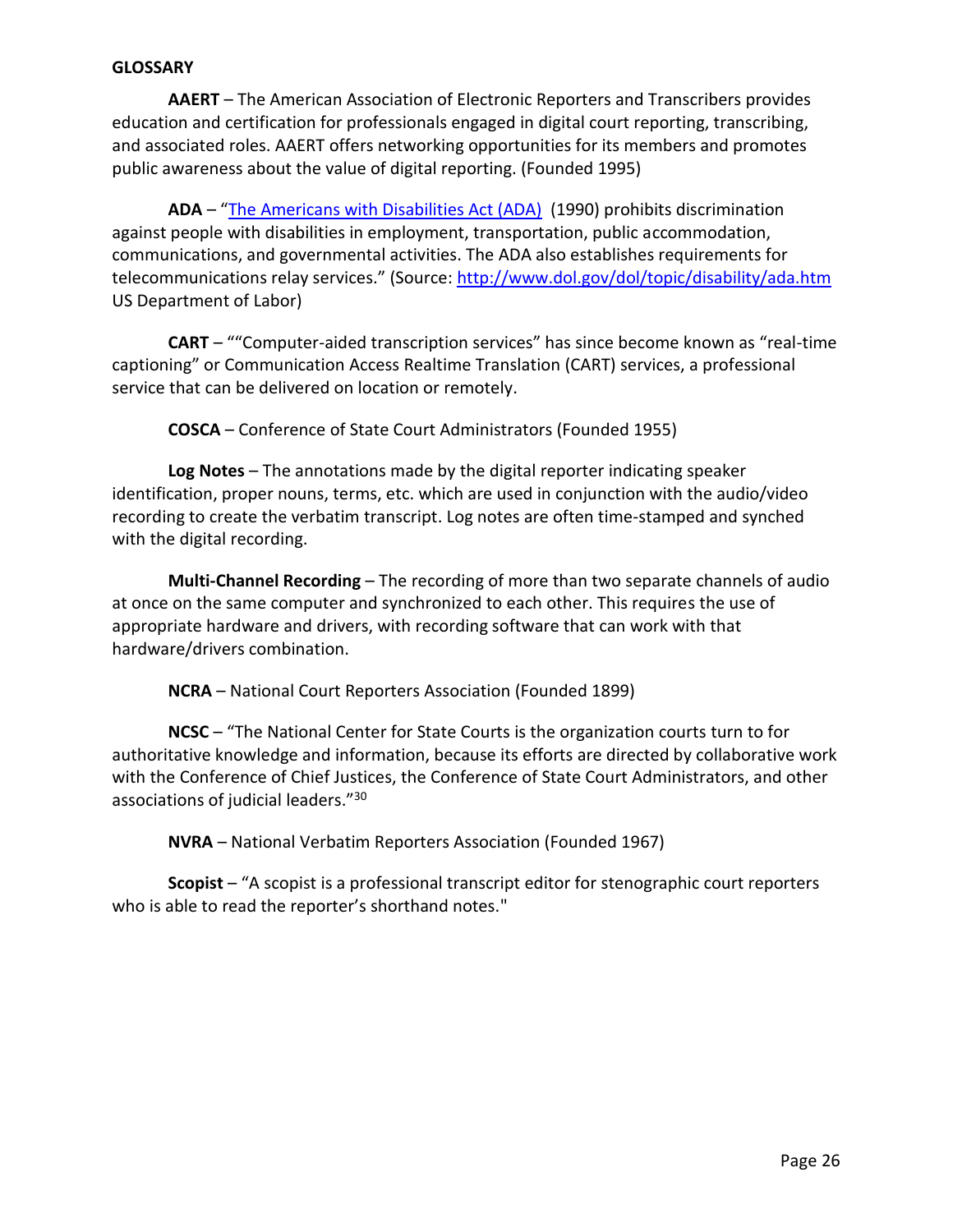#### <span id="page-26-0"></span>**BIBLIOGRAPHY**

Papers and Reports Used for Reference

*J.M. Greenwood et al, A Comparative Evaluation of Stenographic and Audiotape Methods for United States District Court Reporting,* (Federal Judicial Center 1983).

*Digital Recording: Changing Times For Making The Record.* Conference of State Court Administrators, Adopted December 2009.

*Final Report & Findings.* Digital Audio/Visual Recording Technology (DART) Committee, Submitted to the Iowa Judicial Council, December 30, 2009

Detailed DART costs per courtroom in Alaska.

*Committee on Court Recording Monitors and Court Reporters Final Report, November 2010.*  State of Connecticut, Judicial Branch.

*Making the Record Utilizing Digital Electronic Recording,* National Center for State Courts, September 2013.

*Best Practices Guide – Digital/Electronic Court Reporting and Transcription.* The American Association of Electronic Reporters and Transcribers (AAERT), March 2013.

*Can Digital Recordings Save Money for Courts?,* The Pew Charitable Trusts, August 29, 2012

*U.S.A. Today, More courts swear by digital technology,* by Liisa Rajala

U.S. Bureau of Labor Statistics, Court Reporters, Summary

*AAERT Strategic Plan, September 2012,* The American Association of Electronic Reporters and Transcribers.

*2013 – 2014 Court Reporting Industry Outlook Report, Executive Summary,* created by Ducker Worldwide, sponsored by the National Court Reporters Association.

National Court Reporters Association, *Journal of Court Reporting,* March 2008

National Court Reporters Association, [www.NCRA.org](http://www.ncra.org/)

*Federal Rules of Civil Procedure*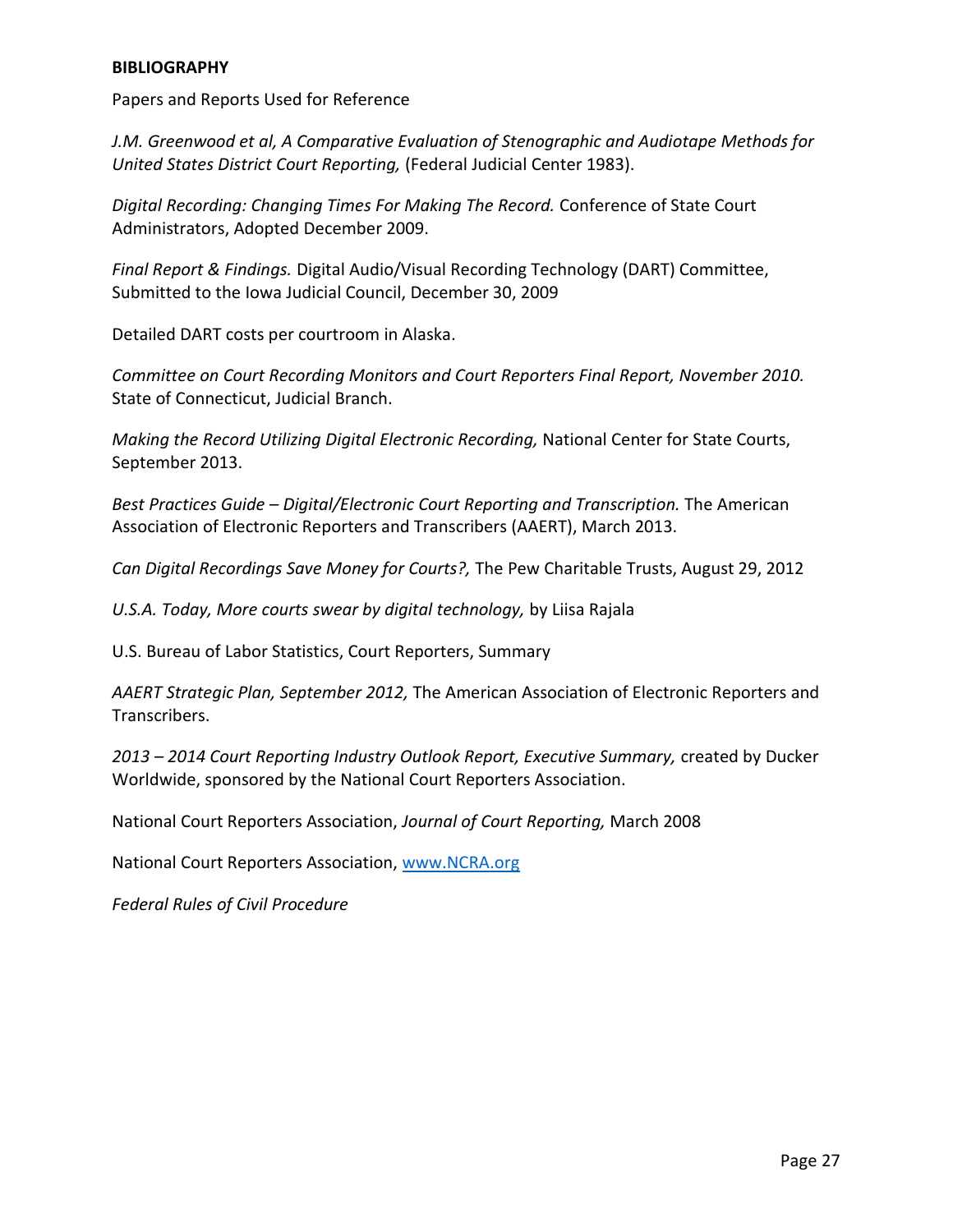#### <span id="page-27-0"></span>**END NOTES**

 $\overline{\phantom{a}}$ 

<sup>1</sup> *Best Practices Guide – Digital/Electronic Court Reporting and Transcription,* AAERT, March 2013

<sup>2</sup> See Section 7, Best Practices.

3 Systems providing streaming include FTR's *Court.fm*, CourtSmart's mobile system

<sup>4</sup> *Making the Record Utilizing* Digital *Electronic Recording,* National Center for State Courts, September 2013

<sup>5</sup> J.M. Greenwood et al, A Comparative Evaluation of Stenographic and Audiotape Methods for United States District Court Reporting (Federal Judicial Center 1983).

<sup>6</sup> J.M. Greenwood et al, A Comparative Evaluation of Stenographic and Audiotape Methods for United States District Court Reporting (Federal Judicial Center 1983), p. 77.

<sup>7</sup> *Digital Audio/Visual Recording Technology (DART) Committee Final Report & Findings*, submitted to the Iowa Judicial Council, December 30, 2009.

<sup>8</sup> *Making the Record Utilizing Digital Electronic Recording,* NCSC, p. 22

<sup>9</sup> J.M. Greenwood et al, A Comparative Evaluation of Stenographic and Audiotape Methods for United States District Court Reporting, (Federal Judicial Center 1983).

<sup>10</sup> Indiana Protection and Advocacy Services[, http://www.in.gov/ipas/2395.htm#](http://www.in.gov/ipas/2395.htm%20/)

<sup>11</sup> Wikipedia, http://en.wikipedia.org/wiki/JAWS (screen\_reader)

<sup>12</sup> National Association of the Deaf, Assistive Listening Systems and Devices, [http://nad.org/issues/technology/assistive-listening/systems-and-devices#](http://nad.org/issues/technology/assistive-listening/systems-and-devices%20/)

13 *Digital Audio/Visual Recording Technology (DART) Committee Final Report & Findings*, submitted to the Iowa Judicial Council, December 30, 2009.

<sup>14</sup> A Comparative Evaluation of Stenographic and Audiotape Methods for United States District Court *Reporting,* Federal Judicial Center, 1983

<sup>15</sup> *Cost Survey Of Digital Audio/Video Courtroom And Portable Systems*, AAERT, 2015

16 *Can Digital Recordings Save Money for Courts?,* The Pew Charitable Trusts, August 29, 2012

17 USA Today, March 16, 2010, *More Courts Swear by Digital Technology, by Liisa Rajala*

18 *Digital Audio/Visual Recording Technology (DART) Committee Final Report & Findings*, submitted to the Iowa Judicial Council, December 30, 2009.

<sup>19</sup>*Department of Labor's U.S. Bureau of Labor Statistics' Occupational Outlook Handbook - Court Reporters*[, http://www.bls.gov/ooh/legal/court-reporters.htm#](http://www.bls.gov/ooh/legal/court-reporters.htm%20/)

20 *2013-14 Court Reporting Industry Outlook Report - Executive Summary,* http://www.crtakenote.com/#

<sup>21</sup><http://www.ncra.org/Membership/content.cfm?ItemNumber=10129>